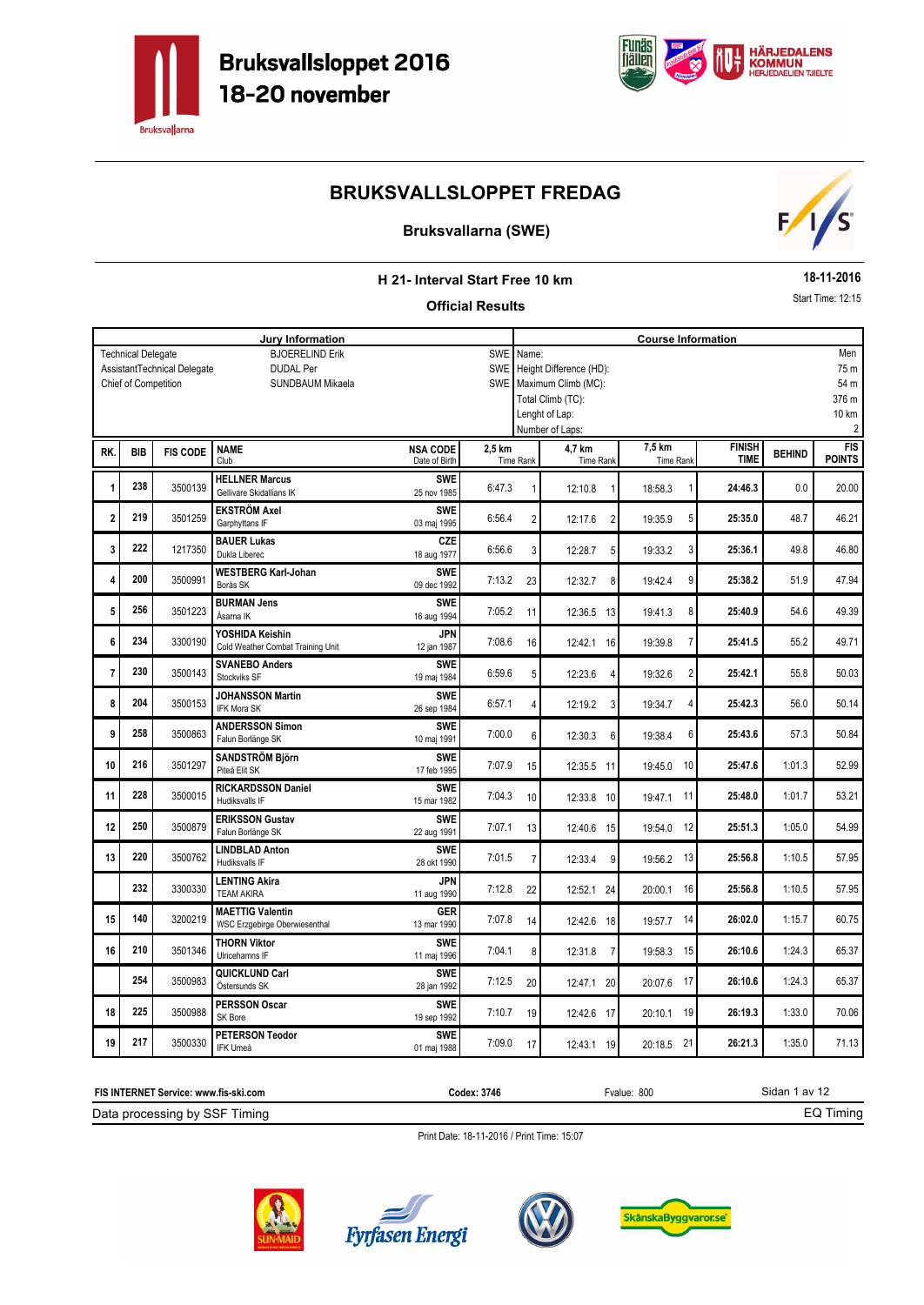



### **Bruksvallarna (SWE)**



| H 21- Interval Start Free 10 km |            |                 |                                                       |                                  |                         |                     |                     |                              |               | 18-11-2016                  |
|---------------------------------|------------|-----------------|-------------------------------------------------------|----------------------------------|-------------------------|---------------------|---------------------|------------------------------|---------------|-----------------------------|
|                                 |            |                 |                                                       |                                  | <b>Official Results</b> |                     |                     |                              |               | Start Time: 12:15           |
| RK.                             | <b>BIB</b> | <b>FIS CODE</b> | <b>NAME</b><br>Club                                   | <b>NSA CODE</b><br>Date of Birth | 2,5 km<br>Time Rank     | 4,7 km<br>Time Rank | 7,5 km<br>Time Rank | <b>FINISH</b><br><b>TIME</b> | <b>BEHIND</b> | <b>FIS</b><br><b>POINTS</b> |
| 20                              | 203        | 3501020         | <b>SVENSSON Daniel</b><br>IFK Mora SK                 | <b>SWE</b><br>19 jan 1992        | 7:21.3<br>35            | 12:53.3 26          | 20:19.0 22          | 26:21.8                      | 1:35.5        | 71.40                       |
| 21                              | 120        | 3422498         | <b>GROENFLATEN Sindre</b><br>Fjelloernen II           | <b>NOR</b><br>04 apr 1995        | 7:15.1<br>24            | 12:51.1 23          | 20:19.3 23          | 26:23.5                      | 1:37.2        | 72.32                       |
| 22                              | 244        | 3500324         | <b>NORBERG Mikael</b><br>Piteå Elit SK                | <b>SWE</b><br>26 feb 1988        | 7:05.6<br>12            | 12:35.9 12          | 20:09.3 18          | 26:26.6                      | 1:40.3        | 73.99                       |
| 23                              | 218        | 3501010         | HÄGGSTRÖM Johan<br>Piteå Elit SK                      | <b>SWE</b><br>10 mar 1992        | 7:16.0<br>25            | 12:50.2 21          | -24<br>20:22.4      | 26:30.3                      | 1:44.0        | 75.98                       |
| 24                              | 185        | 3430103         | <b>STAREGA Maciej</b><br><b>UKS RAWA Siedlce</b>      | POL<br>31 jan 1990               | 7:31.0<br>60            | 13:06.4 44          | 20:33.0 30          | 26:34.8                      | 1:48.5        | 78.40                       |
| 25                              | 214        | 3500326         | <b>NORUM Robin</b><br>IFK Umeå                        | <b>SWE</b><br>05 mar 1988        | 7:04.2<br>9             | 12:39.8 14          | 20:13.3 20          | 26:35.6                      | 1:49.3        | 78.83                       |
| 26                              | 227        | 3501356         | <b>DANIELSSON Filip</b><br>SK Bore                    | <b>SWF</b><br>15 nov 1996        | 7:22.1<br>37            | 12:54.1 27          | 29<br>20:31.7       | 26:42.4                      | 1:56.1        | 82.49                       |
| 27                              | 246        | 3501176         | <b>RUUS Markus</b><br>Åsarna IK                       | <b>SWE</b><br>30 apr 1994        | 7:09.4<br>18            | 12:56.4 29          | 20:24.2 25          | 26:42.8                      | 1:56.5        | 82.71                       |
| 28                              | 233        | 3500141         | <b>NELSON Lars</b><br>Åsarna IK                       | <b>SWE</b><br>19 aug 1985        | 7:21.8<br>36            | 13:03.0 36          | 26<br>20:27.1       | 26:43.8                      | 1:57.5        | 83.24                       |
| 29                              | 208        | 3500319         | <b>JONSSON Anders</b><br>Stockviks SF                 | <b>SWE</b><br>21 sep 1987        | 7:21.2<br>34            | 12:52.7 25          | 20:36.5 31          | 26:44.2                      | 1:57.9        | 83.46                       |
| 30                              | 253        | 3501172         | <b>LENNARTSSON Lucas</b><br>Garphyttans IF            | <b>SWE</b><br>26 jul 1994        | 7:17.4<br>27            | 12:50.3 22          | 20:29.7 27          | 26:47.5                      | 2:01.2        | 85.24                       |
| 31                              | 221        | 3421051         | <b>DAHLEN Thomas Albertsen</b><br>IL Varden Meraaker  | <b>NOR</b><br>10 jun 1991        | 7:31.3<br>63            | 13:00.0 33          | 36<br>20:46.7       | 26:49.4                      | 2:03.1        | 86.26                       |
| 32                              | 193        | 3150519         | <b>FELLNER Adam</b><br>Fenix Ski team jesenik         | CZE<br>10 aug 1993               | 7:26.0<br>47            | 13:06.6 45          | 20:39.8 33          | 26:49.6                      | 2:03.3        | 86.37                       |
| 33                              | 165        | 3421720         | <b>HUNDSETH Johan</b><br>Kolvereid II                 | <b>NOR</b><br>18 jan 1993        | 7:31.0<br>62            | 13:12.8 55          | - 37<br>20:46.8     | 26:49.7                      | 2:03.4        | 86.42                       |
| 34                              | 245        | 3300494         | <b>BABA Naoto</b><br>Senshu University                | <b>JPN</b><br>20 jul 1996        | 7:20.8<br>32            | 13:01.8 35          | 20:30.2 28          | 26:55.8                      | 2:09.5        | 89.70                       |
| 35                              | 243        | 3500866         | NYSTRÖM Jesper<br>Falun Borlänge SK                   | <b>SWE</b><br>08 jan 1991        | 7:29.3<br>55            | 13:07.8 48          | 20:37.2 32          | 26:56.2                      | 2:09.9        | 89.92                       |
| 36                              | 248        | 3300422         | <b>UDA Takatsugu</b><br>JSDF Physical Training School | JPN<br>25 okt 1991               | 7:24.4<br>42            | 13:08.9 49          | 35<br>20:45.5       | 26:57.6                      | 2:11.3        | 90.67                       |
| 37                              | 176        | 3150559         | <b>BESTAK Jonas</b><br>Dukla Liberec                  | CZE<br>18 jan 1995               | 7:31.0<br>60            | 13:13.7 58          | 20:49.4<br>38       | 26:58.1                      | 2:11.8        | 90.94                       |
| 38                              | 211        | 3500625         | <b>NORDSTRÖM Gustav</b><br>Borås SK                   | <b>SWE</b><br>23 jan 1989        | 7:30.8<br>59            | 13:13.0 56          | 20:49.8 39          | 26:58.8                      | 2:12.5        | 91.32                       |
| 39                              | 99         | 3220019         | <b>SMITH Callum</b><br>Huntly Nordic Ski Club         | GBR<br>12 okt 1992               | 7:26.8<br>48            | 13:07.5 47          | 42<br>20:50.5       | 27:03.4                      | 2:17.1        | 93.79                       |
| 40                              | 206        | 3500652         | <b>NIEMI-IMPOLA Bill</b><br>SK Bore                   | <b>SWE</b><br>20 jun 1989        | 7:29.0<br>53            | 13:16.7 64          | 45<br>20:52.5       | 27:03.5                      | 2:17.2        | 93.85                       |
| 41                              | 191        | 3421719         | <b>SUNDSVIK Espen</b><br>Frol II                      | <b>NOR</b><br>14 feb 1993        | 7:36.4<br>75            | 13:19.6 68          | 21:02.1<br>55       | 27:05.1                      | 2:18.8        | 94.71                       |
| 42                              | 196        | 3490145         | ROJO Imanol<br>ALPINO UZTURRE-RFEDI                   | <b>ESP</b><br>30 nov 1990        | 7:22.6<br>40            | 13:05.0 38          | 34<br>20:45.1       | 27:07.9                      | 2:21.6        | 96.22                       |

Print Date: 18-11-2016 / Print Time: 15:07



Data processing by SSF Timing **FIS INTERNET Service: www.fis-ski.com**





**Codex: 3746** Fvalue: 800



Sidan 2 av 12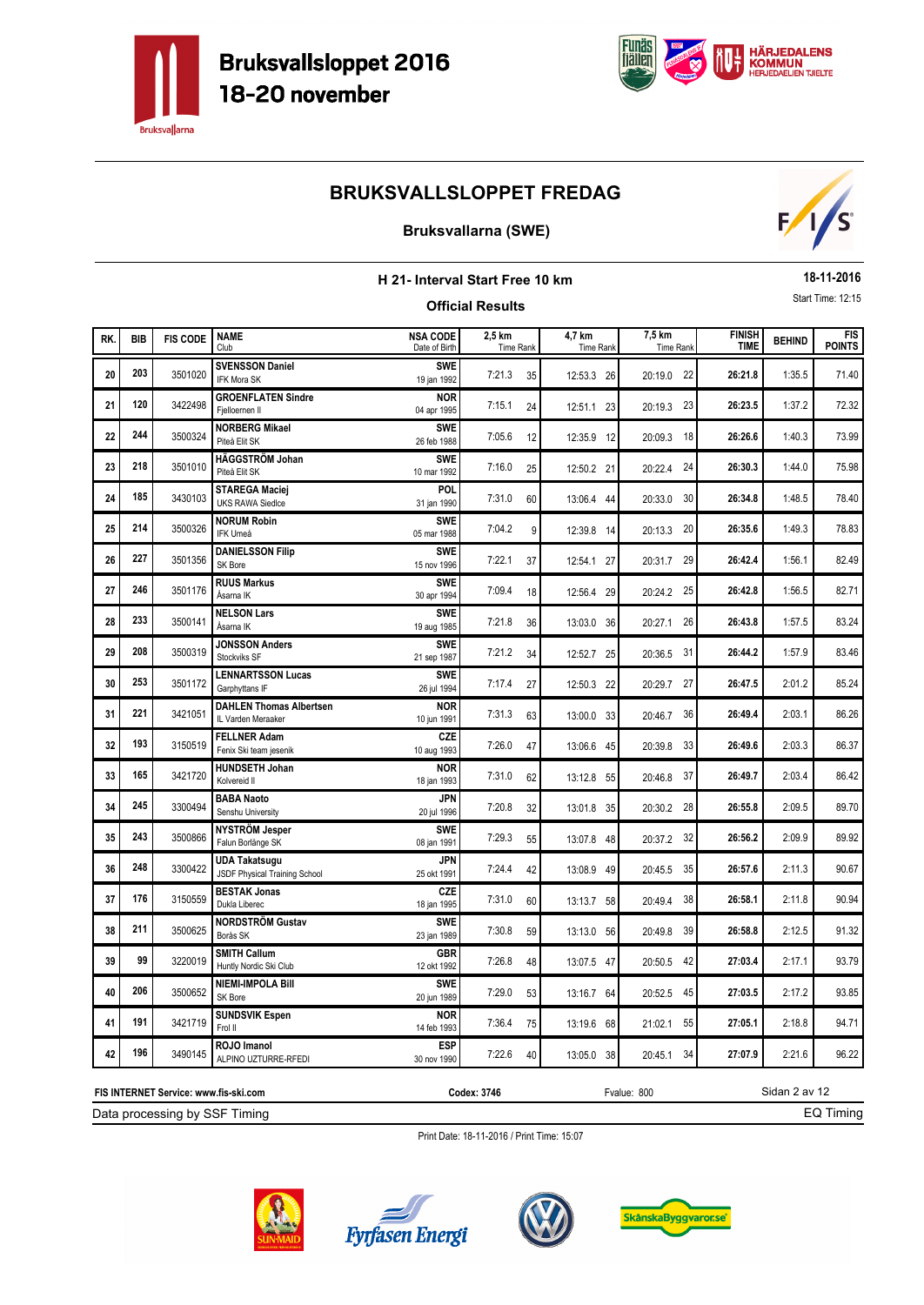



### **Bruksvallarna (SWE)**



| H 21- Interval Start Free 10 km |            |                 |                                                       |                                  |                            |                            |                     |                              | 18-11-2016    |                             |
|---------------------------------|------------|-----------------|-------------------------------------------------------|----------------------------------|----------------------------|----------------------------|---------------------|------------------------------|---------------|-----------------------------|
|                                 |            |                 |                                                       |                                  | <b>Official Results</b>    |                            |                     |                              |               | Start Time: 12:15           |
| RK.                             | <b>BIB</b> | <b>FIS CODE</b> | <b>NAME</b><br>Club                                   | <b>NSA CODE</b><br>Date of Birth | 2.5 km<br><b>Time Rank</b> | 4,7 km<br><b>Time Rank</b> | 7,5 km<br>Time Rank | <b>FINISH</b><br><b>TIME</b> | <b>BEHIND</b> | <b>FIS</b><br><b>POINTS</b> |
| 43                              | 251        | 3150462         | <b>RYPL Miroslav</b><br>Dukla Liberec                 | CZE<br>17 mar 1992               | 7:27.5<br>50               | 13:12.8 54                 | 20:52.5 44          | 27:09.1                      | 2:22.8        | 96.86                       |
| 44                              | 159        | 3500194         | <b>ANDERSSON Erik</b><br>Hudiksvalls IF               | <b>SWE</b><br>21 jan 1984        | 7:35.3<br>69               | 13:15.1 61                 | 20:59.8 53          | 27:09.4                      | 2:23.1        | 97.02                       |
| 45                              | 249        | 3500794         | <b>ANDERSSON Jens</b><br>Kalix SK                     | <b>SWE</b><br>05 okt 1990        | 7:23.6<br>41               | 13:05.0 39                 | 20:54.5 47          | 27:09.9                      | 2:23.6        | 97.29                       |
| 46                              | 259        | 3500005         | <b>BYSTRÖM Fredrik</b><br>Orsa SK                     | <b>SWE</b><br>26 mar 1982        | 7:22.1<br>38               | 13:05.1 40                 | 40<br>20:50.1       | 27:12.5                      | 2:26.2        | 98.69                       |
| 47                              | 212        | 3700049         | <b>MLYNAR Peter</b><br>SKP Vysoke Tatry               | <b>SVK</b><br>01 mar 1988        | 7:22.2<br>39               | 13:03.0 37                 | 20:50.3 41          | 27:13.3                      | 2:27.0        | 99.12                       |
| 48                              | 255        | 3150432         | <b>SRAIL Jan</b><br>SK Nove Mesto nM                  | CZE<br>18 dec 1990               | 7:19.7<br>30               | 12:59.6 31                 | - 43<br>20:51.0     | 27:14.3                      | 2:28.0        | 99.66                       |
| 49                              | 187        | 3500651         | <b>PERSSON Simon</b><br>IFK Umeå                      | <b>SWE</b><br>31 aug 1991        | 7:29.2<br>54               | 13:13.2 57                 | 20:59.6 51          | 27:15.9                      | 2:29.6        | 100.52                      |
| 50                              | 201        | 3500805         | <b>KARLSSON Anton</b><br>Åsarna IK                    | <b>SWE</b><br>29 jan 1990        | 7:16.5<br>26               | 12:59.8 32                 | 20:53.6 46          | 27:18.0                      | 2:31.7        | 101.65                      |
| 51                              | 156        | 1255277         | <b>MOELLER Martin</b><br><b>DEN</b>                   | <b>DEN</b><br>18 maj 1980        | 7:37.2<br>77               | 13:14.5 60                 | 21:10.7 62          | 27:19.2                      | 2:32.9        | 102.30                      |
| 52                              | 226        | 3501183         | <b>LAGESON Simon</b><br>Åsarna IK                     | <b>SWE</b><br>24 jun 1994        | 7:12.8<br>21               | 12:58.3 30                 | 20:56.5 49          | 27:19.8                      | 2:33.5        | 102.62                      |
| 53                              | 178        | 3422940         | <b>FLATAKER Ole Morten</b><br>Hommelvik II            | <b>NOR</b><br>07 feb 1997        | 7:32.4<br>64               | 13:15.2 62                 | 21:05.1 56          | 27:20.2                      | 2:33.9        | 102.84                      |
| 54                              | 257        | 3501281         | <b>EDSTRÖM Eddie</b><br>Stockviks SF                  | <b>SWE</b><br>24 jul 1995        | 7:21.0<br>33               | 13:00.3 34                 | 20:55.5 48          | 27:20.3                      | 2:34.0        | 102.89                      |
| 55                              | 205        | 3500778         | <b>SILFVER Erik</b><br>IFK Umeå                       | <b>SWE</b><br>27 maj 1990        | 7:30.4<br>58               | 13:21.4 71                 | - 52<br>20:59.8     | 27:22.3                      | 2:36.0        | 103.97                      |
| 56                              | 236        | 3501044         | <b>BRÄNNMARK Viktor</b><br>Piteå Elit SK              | <b>SWE</b><br>27 apr 1992        | 7:25.7<br>45               | 13:11.0 50                 | 50<br>20:56.7       | 27:26.8                      | 2:40.5        | 106.39                      |
| 57                              | 199        | 3501085         | DYVIK Karl-Johan<br>Falun Borlänge SK                 | <b>SWE</b><br>10 okt 1993        | 7:33.6<br>67               | 13:12.5 53                 | 21:16.4 70          | 27:26.9                      | 2:40.6        | 106.44                      |
| 58                              | 190        | 3422245         | <b>ULVANG Joergen Saeternes</b><br>IL Varden Meraaker | <b>NOR</b><br>21 jun 1994        | 7:56.0<br>140              | 13:48.7 121                | 21:30.6 84          | 27:27.1                      | 2:40.8        | 106.55                      |
| 59                              | 260        | 3430249         | <b>BURY Dominik</b><br>Mks Istebna                    | <b>POL</b><br>29 nov 1996        | 7:20.3<br>31               | 13:06.0 41                 | 21:01.6 54          | 27:27.4                      | 2:41.1        | 106.71                      |
| 60                              | 173        | 3501305         | <b>EKLÖF Johannes</b><br>IF Hallby SOK                | <b>SWF</b><br>30 apr 1995        | 7:47.1 111                 | 13:34.8 97                 | 21:17.1 73          | 27:27.6                      | 2:41.3        | 106.82                      |
|                                 | 247        | 3290476         | <b>PASINI Gilberto</b><br>Falun Borlänge SK           | <b>SWE</b><br>08 nov 1994        | 7:25.1<br>43               | 13:06.1 42                 | 21:05.5 57          | 27:27.6                      | 2:41.3        | 106.82                      |
| 62                              | 182        | 3501462         | <b>ERIKSSON Jonas</b><br>Falun Borlänge SK            | <b>SWE</b><br>03 mar 1997        | 7:38.7<br>82               | 13:27.0 77                 | 21:15.9 69          | 27:30.7                      | 2:44.4        | 108.49                      |
| 63                              | 153        | 3040080         | <b>WATSON Callum</b><br>Cooma Ski Club                | <b>AUS</b><br>06 okt 1989        | 7:27.7<br>51               | 13:19.2 67                 | 21:08.3 59          | 27:31.0                      | 2:44.7        | 108.65                      |
| 64                              | 175        | 3422293         | <b>ERIKSEN Sivert Groetan</b><br>Byaasen II           | <b>NOR</b><br>20 feb 1995        | 7:32.8<br>66               | 13:33.4 92                 | 21:16.9 71          | 27:31.3                      | 2:45.0        | 108.81                      |
| 65                              | 101        | 3423065         | <b>MELHUS Marius Landsem</b><br>Henning Skilag        | <b>NOR</b><br>17 jul 1997        | 7:35.9<br>70               | 13:25.0 75                 | 21:14.7 66          | 27:32.0                      | 2:45.7        | 109.19                      |

Print Date: 18-11-2016 / Print Time: 15:07



Data processing by SSF Timing **FIS INTERNET Service: www.fis-ski.com**





**Codex: 3746** Fvalue: 800



Sidan 3 av 12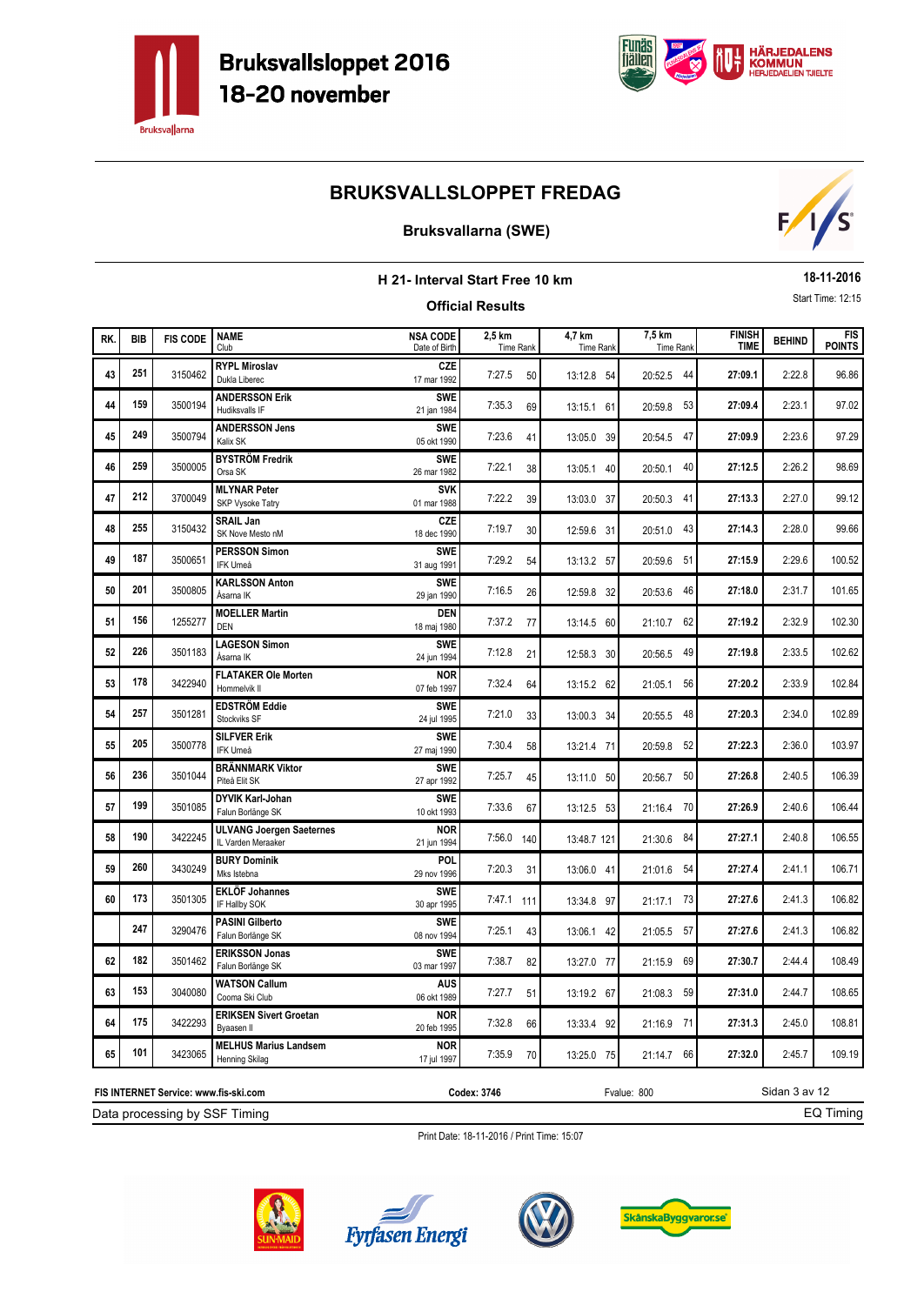



### **Bruksvallarna (SWE)**



|     | 18-11-2016<br>H 21- Interval Start Free 10 km<br>Start Time: 12:15 |                 |                                                             |                                  |                         |                     |                            |                              |               |                             |
|-----|--------------------------------------------------------------------|-----------------|-------------------------------------------------------------|----------------------------------|-------------------------|---------------------|----------------------------|------------------------------|---------------|-----------------------------|
|     |                                                                    |                 |                                                             |                                  | <b>Official Results</b> |                     |                            |                              |               |                             |
| RK. | <b>BIB</b>                                                         | <b>FIS CODE</b> | <b>NAME</b><br>Club                                         | <b>NSA CODE</b><br>Date of Birth | 2,5 km<br>Time Rank     | 4,7 km<br>Time Rank | 7,5 km<br><b>Time Rank</b> | <b>FINISH</b><br><b>TIME</b> | <b>BEHIND</b> | <b>FIS</b><br><b>POINTS</b> |
| 66  | 126                                                                | 3500214         | <b>ROST Erik</b><br>Hudiksvalls IF                          | <b>SWE</b><br>30 maj 1985        | 7:41.0<br>92            | 13:37.1 103         | 21:14.8 67                 | 27:33.4                      | 2:47.1        | 109.94                      |
| 67  | 202                                                                | 1153621         | <b>BRINK Jörgen</b><br>Delsbo IF                            | <b>SWE</b><br>10 mar 1974        | 7:45.1<br>106           | 13:29.5 81          | 21:15.7 68                 | 27:33.8                      | 2:47.5        | 110.16                      |
| 68  | 3                                                                  | 1284280         | <b>AHRLIN Jerry</b><br>Team Swedemount SC                   | <b>SWE</b><br>15 jan 1978        | 7:30.4<br>57            | 13:30.0 84          | 21:08.5 61                 | 27:33.9                      | 2:47.6        | 110.21                      |
| 69  | 183                                                                | 3150523         | <b>ANTOS Jakub</b><br>Dukla Liberec                         | CZE<br>14 jun 1994               | 7:47.4 112              | 13:40.1 106         | 21:34.2 90                 | 27:34.8                      | 2:48.5        | 110.70                      |
| 70  | 192                                                                | 3501011         | <b>HOLMBERG Andreas</b><br><b>IFK Mora SK</b>               | <b>SWE</b><br>08 dec 1992        | 7:32.4<br>64            | 13:13.9 59          | 60<br>21:08.4              | 27:38.3                      | 2:52.0        | 112.58                      |
| 71  | 195                                                                | 3501340         | <b>GRATE Marcus</b><br><b>IFK Umeå</b>                      | <b>SWE</b><br>27 dec 1996        | 7:41.2<br>93            | 13:21.8 72          | 21:28.0 82                 | 27:38.4                      | 2:52.1        | 112.63                      |
| 72  | 242                                                                | 3500810         | <b>JOHANSSON Marcus</b><br>Ulricehamns IF                   | <b>SWE</b><br>21 mar 1990        | 7:36.4<br>73            | 13:27.3 78          | 21:20.0 74                 | 27:38.5                      | 2:52.2        | 112.69                      |
| 73  | 229                                                                | 3501396         | <b>FREDRIKSSON Marcus</b><br>Lycksele IF                    | <b>SWE</b><br>17 feb 1996        | 7:18.3<br>29            | 12:55.0 28          | 21:06.0<br>58              | 27:38.8                      | 2:52.5        | 112.85                      |
| 74  | 127                                                                | 3421318         | <b>GJEMSE Magnus</b><br>IL Varden Meraaker                  | <b>NOR</b><br>04 jul 1991        | 7:36.0<br>72            | 13:17.6 66          | 21:12.3 63                 | 27:39.4                      | 2:53.1        | 113.17                      |
| 75  | 105                                                                | 3423300         | <b>HOLMBRO Hans Kristian</b><br>Soendre Hoeland II          | <b>NOR</b><br>27 feb 1998        | 7:38.7<br>83            | 13:29.8 83          | 21:16.9 72                 | 27:41.4                      | 2:55.1        | 114.25                      |
| 76  | 252                                                                | 3500970         | <b>KARDIN Oskar</b><br>Östersunds SK                        | <b>SWE</b><br>13 jan 1992        | 7:28.6<br>52            | 13:11.4 51          | 21:21.0 76                 | 27:41.6                      | 2:55.3        | 114.36                      |
| 77  | 108                                                                | 3422516         | <b>EKREN Thomas</b><br>Strindheim IL                        | <b>NOR</b><br>24 apr 1995        | 7:25.7<br>44            | 13:19.9 69          | 21:20.4 75                 | 27:44.0                      | 2:57.7        | 115.65                      |
| 78  | 197                                                                | 3501047         | <b>FORSS Arvid</b><br>Åsarna IK                             | <b>SWE</b><br>14 apr 1992        | 7:38.6<br>81            | 13:33.2 90          | 21:13.9 64                 | 27:45.2                      | 2:58.9        | 116.29                      |
| 79  | 112                                                                | 3423316         | <b>KOLDERUP Sigve</b><br>Troesken II                        | <b>NOR</b><br>24 aug 1998        | 7:45.0<br>105           | 13:36.9 101         | 21:23.2 78                 | 27:45.9                      | 2:59.6        | 116.67                      |
| 80  | 198                                                                | 3501167         | <b>ENGDAHL Petter</b><br>Östersunds SK                      | <b>SWE</b><br>23 jul 1994        | 7:39.1<br>85            | 13:30.2 85          | 21:24.6<br>- 80            | 27:46.2                      | 2:59.9        | 116.83                      |
| 81  | 160                                                                | 3150603         | <b>DUDEK Ondrej</b><br>Olfin Car - Vella Trutnov            | CZE<br>06 jul 1996               | 7:36.6<br>76            | 13:17.6 65          | 21:31.2 85                 | 27:48.0                      | 3:01.7        | 117.80                      |
| 82  | 223                                                                | 3300399         | <b>FUJINOKI Hikari</b><br>Nihon University                  | JPN<br>30 sep 1993               | 7:34.4<br>68            | 13:24.6 74          | 21:21.7 77                 | 27:49.1                      | 3:02.8        | 118.39                      |
| 83  | 177                                                                | 3490289         | VIGO DEL ARCO Marti<br>H BENASQUE                           | <b>ESP</b><br>22 dec 1997        | 7:40.2<br>89            | 13:31.2 88          | 21:36.2 93                 | 27:51.4                      | 3:05.1        | 119.63                      |
| 84  | 128                                                                | 3422515         | <b>HAUGAN Sindre Oewre</b><br>Hommelvik II                  | <b>NOR</b><br>03 okt 1995        | 7:44.5 103              | 13:30.8 86          | 21:31.7 87                 | 27:52.8                      | 3:06.5        | 120.38                      |
| 85  | 96                                                                 | 3421858         | <b>LAMOEY Kristoffer</b><br>Aasen II                        | <b>NOR</b><br>11 jun 1993        | 7:42.6<br>95            | 13:32.5 89          | 21:28.1 83                 | 27:53.0                      | 3:06.7        | 120.49                      |
| 86  | 146                                                                | 3423123         | <b>SVINSAAS Jo</b><br>Rindal II                             | <b>NOR</b><br>11 apr 1997        | 7:36.4<br>74            | 13:20.0 70          | 21:32.5 88                 | 27:55.3                      | 3:09.0        | 121.73                      |
| 87  | 209                                                                | 3050158         | <b>LIEDERER Niklas</b><br>WSV Ramsau a Dachstein-Steiermark | <b>AUT</b><br>22 sep 1991        | 7:27.1<br>49            | 13:12.2 52          | 21:14.7 65                 | 27:57.2                      | 3:10.9        | 122.75                      |
| 88  | 135                                                                | 3423212         | <b>KJENNERUD Eivind</b><br>Sande Sportsklubb                | <b>NOR</b><br>21 jun 1997        | 7:52.2 131              | 13:43.8 112         | 21:43.2 103                | 27:59.5                      | 3:13.2        | 123.99                      |

Print Date: 18-11-2016 / Print Time: 15:07



Data processing by SSF Timing **FIS INTERNET Service: www.fis-ski.com**





**Codex: 3746** Fvalue: 800



Sidan 4 av 12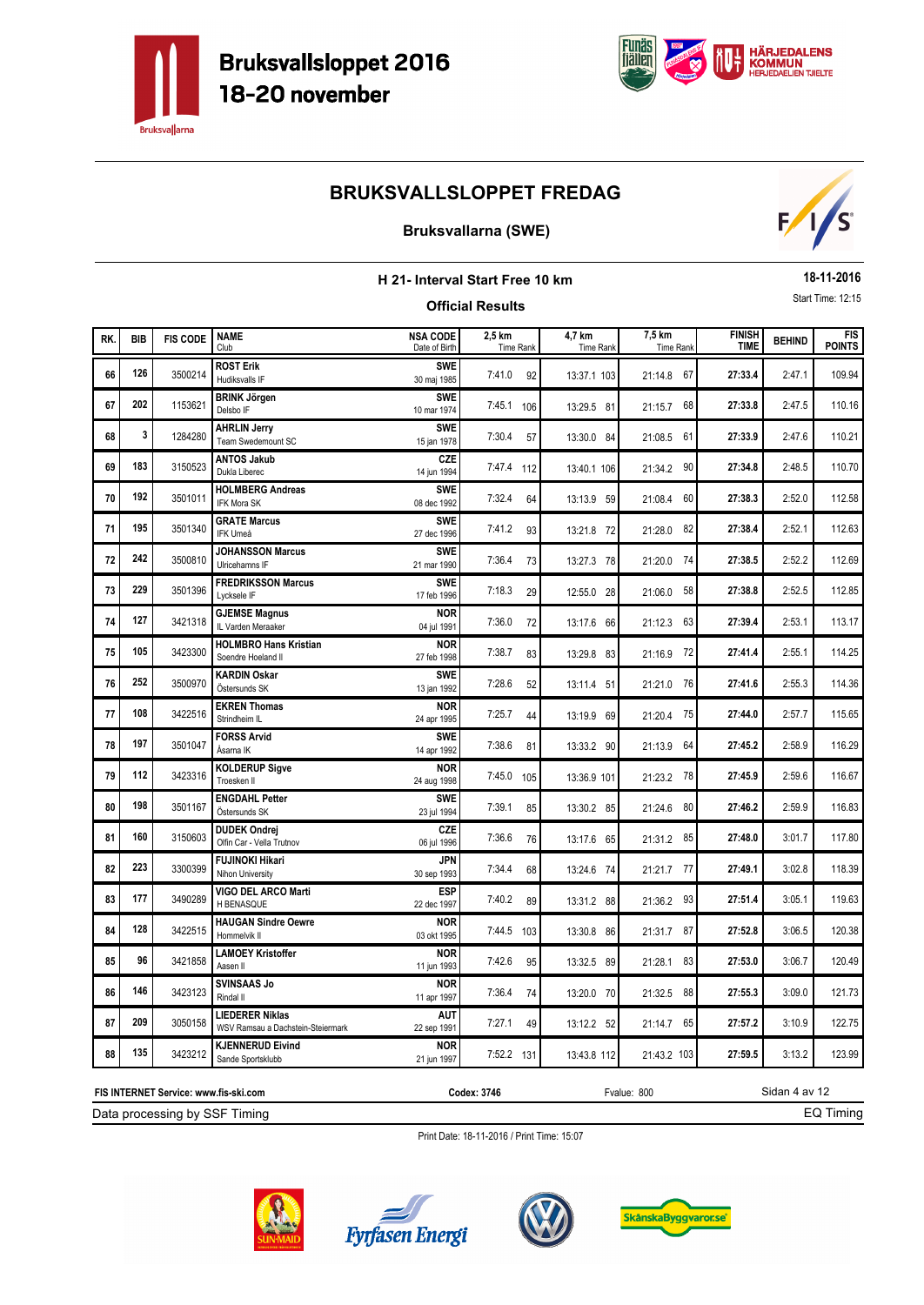



### **Bruksvallarna (SWE)**



|     |            |                 |                                                   | H 21- Interval Start Free 10 km  |                            |                            |                     |                              |               | 18-11-2016                  |
|-----|------------|-----------------|---------------------------------------------------|----------------------------------|----------------------------|----------------------------|---------------------|------------------------------|---------------|-----------------------------|
|     |            |                 |                                                   |                                  | <b>Official Results</b>    |                            |                     |                              |               | Start Time: 12:15           |
| RK. | <b>BIB</b> | <b>FIS CODE</b> | <b>NAME</b><br>Club                               | <b>NSA CODE</b><br>Date of Birth | 2,5 km<br><b>Time Rank</b> | 4,7 km<br><b>Time Rank</b> | 7,5 km<br>Time Rank | <b>FINISH</b><br><b>TIME</b> | <b>BEHIND</b> | <b>FIS</b><br><b>POINTS</b> |
| 89  | 145        | 3501103         | <b>HÖRNFELDT Rasmus</b><br>Östersunds SK          | <b>SWE</b><br>08 jan 1993        | 7:40.0<br>88               | 13:28.9 80                 | 21:34.7 91          | 27:59.9                      | 3:13.6        | 124.21                      |
| 90  | 172        | 3501087         | <b>EMILSSON Håkan</b><br>Offerdals SK             | <b>SWE</b><br>23 mar 1993        | 7:41.9<br>94               | 13:24.5 73                 | 21:26.6 81          | 28:00.1                      | 3:13.8        | 124.31                      |
| 91  | 215        | 3501158         | <b>THORN Gabriel</b><br>Bengtsfors BOIS           | <b>SWE</b><br>24 jun 1994        | 7:35.9<br>71               | 13:07.4 46                 | 21:31.7 86          | 28:00.9                      | 3:14.6        | 124.74                      |
| 92  | 179        | 3430186         | <b>KLISZ Pawel</b><br><b>UKS RAWA Siedlce</b>     | POL<br>04 aug 1992               | 7:51.6 126                 | 13:40.6 107                | 21:37.4 94          | 28:02.0                      | 3:15.7        | 125.34                      |
| 93  | 132        | 3423235         | <b>BUVARP Martin Julian</b><br>Byaasen II         | <b>NOR</b><br>08 aug 1998        | 7:48.3 114                 | 13:41.8 109                | 21:37.7 95          | 28:02.5                      | 3:16.2        | 125.60                      |
| 94  | 138        | 3501330         | <b>HERMANSSON Pontus</b><br>SK Bore               | <b>SWE</b><br>09 jun 1995        | 7:50.7 123                 | 13:41.0 108                | 21:54.5 117         | 28:03.2                      | 3:16.9        | 125.98                      |
| 95  | 57         | 3422321         | <b>DAGESTAD Torstein Haaker</b><br>Bulken II      | <b>NOR</b><br>21 sep 1995        | 7:46.8 110                 | 13:44.4 114                | 21:40.1 99          | 28:03.6                      | 3:17.3        | 126.20                      |
| 96  | 118        | 3500409         | <b>EDIN Johan</b><br>IFK Mora SK                  | <b>SWE</b><br>09 feb 1987        | 7:43.8<br>97               | 13:26.2 76                 | 21:33.8 89          | 28:04.4                      | 3:18.1        | 126.63                      |
| 97  | 186        | 3150549         | <b>SELLER Ludek</b><br>Dukla Liberecc             | <b>CZE</b><br>11 jul 1995        | 7:56.1 142                 | 13:44.1 113                | 21:40.6 100         | 28:05.4                      | 3:19.1        | 127.17                      |
| 98  | 189        | 3422773         | <b>IVERSEN Gaute</b><br>IL Varden Meraaker        | <b>NOR</b><br>18 sep 1996        | 7:37.2 78                  | 13:34.0 94                 | 21:38.2 96          | 28:06.1                      | 3:19.8        | 127.54                      |
| 99  | 184        | 3300371         | <b>SUZUKI Takahiro</b><br><b>JPN</b>              | JPN<br>12 okt 1993               | 8:02.0 157                 | 13:59.5 139                | 21:48.2 110         | 28:06.6                      | 3:20.3        | 127.81                      |
| 100 | 213        | 3430141         | <b>ANTOLEC Jan</b><br><b>AZS AWF Katowice</b>     | POL<br>03 maj 1990               | 7:17.5<br>28               | 13:06.2 43                 | 21:24.3 79          | 28:08.5                      | 3:22.2        | 128.83                      |
| 101 | 93         | 3501370         | <b>AUGUSTSSON Nils</b><br>IFK Mora SK             | <b>SWE</b><br>14 feb 1996        | 7:46.7 109                 | 13:33.7 93                 | 21:44.5 109         | 28:09.0                      | 3:22.7        | 129.10                      |
| 102 | 180        | 3501252         | <b>JONSSON Olof</b><br>Trillevallens Sportklubb   | <b>SWE</b><br>25 apr 1995        | 7:37.8<br>80               | 13:31.1 87                 | 21:41.3 101         | 28:09.1                      | 3:22.8        | 129.16                      |
| 103 | 239        | 3300374         | <b>SATO Tomoki</b><br>Waseda University           | JPN<br>30 sep 1993               | 7:37.6<br>79               | 13:36.3 99                 | 21:39.5 97          | 28:11.8                      | 3:25.5        | 130.61                      |
| 104 | 91         | 3423112         | <b>MURBRAECH Sander</b><br>Innstranden II         | <b>NOR</b><br>25 dec 1997        | 7:46.4 108                 | 13:49.0 123                | 21:42.2 102         | 28:12.4                      | 3:26.1        | 130.93                      |
| 105 | 110        | 3501221         | <b>ANDRÉE Fredrik</b><br>Bengtsfors BOIS          | <b>SWE</b><br>24 feb 1994        | 7:39.0<br>84               | 13:29.6 82                 | 21:43.5 105         | 28:12.7                      | 3:26.4        | 131.09                      |
| 106 | 114        | 3501343         | <b>SELAHN Jens</b><br>Stockviks SF                | <b>SWE</b><br>24 maj 1996        | 7:52.6 132                 | 13:36.8 100                | 21:53.0 114         | 28:13.5                      | 3:27.2        | 131.53                      |
| 107 | 102        | 3422771         | <b>ROEVIK Torstein Buan</b><br>IL Varden Meraaker | <b>NOR</b><br>05 jun 1996        | 7:50.3 120                 | 13:50.7 125                | 21:49.6 111         | 28:14.7                      | 3:28.4        | 132.17                      |
|     | 174        | 3501278         | <b>PERSSON Anton</b><br>SK Bore                   | <b>SWE</b><br>26 feb 1995        | 7:26.0<br>46               | $13:15.3$ 63               | 21:35.8 92          | 28:14.7                      | 3:28.4        | 132.17                      |
| 109 | 235        | 3501398         | <b>BUSKQVIST Alfred</b><br><b>IK Stern</b>        | <b>SWE</b><br>21 maj 1996        | 7:40.4<br>90               | 13:36.2 98                 | 21:44.1 107         | 28:14.9                      | 3:28.6        | 132.28                      |
| 110 | 147        | 3422944         | <b>HUSBY Erik</b><br>Skaun IL                     | <b>NOR</b><br>15 aug 1997        | 7:43.9<br>98               | 13:40.0 105                | 21:54.0 115         | 28:15.2                      | 3:28.9        | 132.44                      |
| 111 | 164        | 3501191         | <b>FAHLÉN Tom</b><br>Landsbro IF SK               | <b>SWE</b><br>13 jan 1994        | 7:44.2 101                 | 13:37.0 102                | 21:43.6 106         | 28:16.8                      | 3:30.5        | 133.30                      |
|     |            |                 | FIS INTERNET Service: www.fis-ski.com             |                                  | Codex: 3746                |                            | Fvalue: 800         |                              | Sidan 5 av 12 |                             |

Data processing by SSF Timing **FIS INTERNET Service: www.fis-ski.com**

**Codex: 3746** Fvalue: 800

EQ Timing







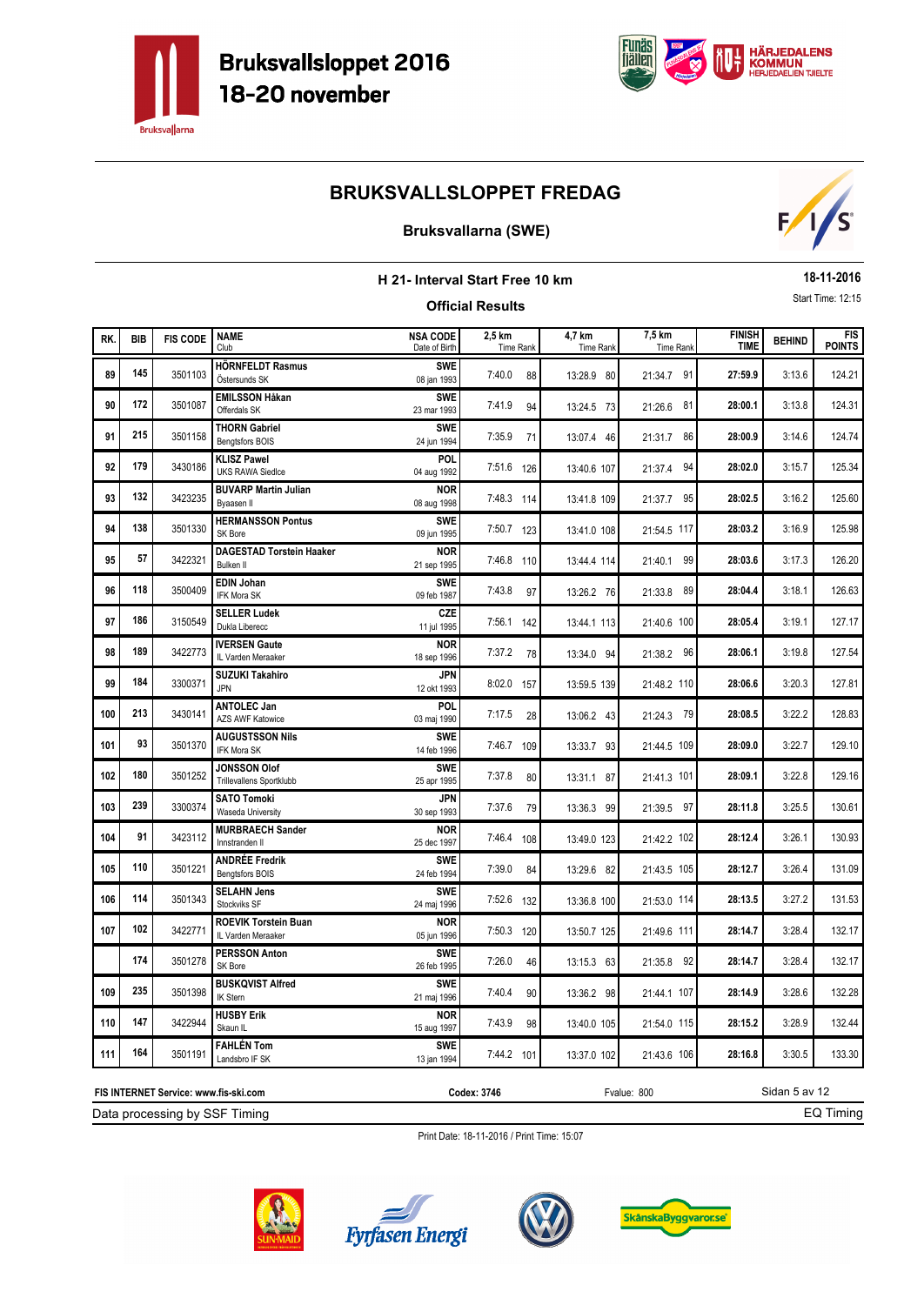



### **Bruksvallarna (SWE)**



|                                                                        |            |                                       |                                                                 | H 21- Interval Start Free 10 km  |                            |                     |                            |                       |               | 18-11-2016                  |
|------------------------------------------------------------------------|------------|---------------------------------------|-----------------------------------------------------------------|----------------------------------|----------------------------|---------------------|----------------------------|-----------------------|---------------|-----------------------------|
|                                                                        |            |                                       |                                                                 |                                  | <b>Official Results</b>    |                     |                            |                       |               | Start Time: 12:15           |
| RK.                                                                    | <b>BIB</b> | <b>FIS CODE</b>                       | <b>NAME</b><br>Club                                             | <b>NSA CODE</b><br>Date of Birth | 2,5 km<br><b>Time Rank</b> | 4,7 km<br>Time Rank | 7,5 km<br><b>Time Rank</b> | <b>FINISH</b><br>TIME | <b>BEHIND</b> | <b>FIS</b><br><b>POINTS</b> |
| 112                                                                    | 125        | 3501269                               | <b>FJELLBORG Henrik</b><br>Gellivare Skidallians IK             | <b>SWE</b><br>15 jul 1995        | 7:50.8 124                 | 13:42.3 110         | 21:54.3 116                | 28:17.4               | 3:31.1        | 133.62                      |
| 113                                                                    | 89         | 3750031                               | <b>JADA Stavre</b><br>Olimpic Skii                              | <b>MKD</b><br>18 maj 1998        | 7:43.0<br>96               | 13:45.5 115         | 21:44.4 108                | 28:20.5               | 3:34.2        | 135.29                      |
| 114                                                                    | 207        | 3300408                               | <b>UDA Akihito</b><br>Waseda University                         | JPN<br>25 jul 1995               | 7:40.9<br>91               | 13:39.0 104         | 21:39.8 98                 | 28:22.3               | 3:36.0        | 136.26                      |
| 115                                                                    | 117        | 3501471                               | <b>ANDERSSON Edvin</b><br>Landsbro IF SK                        | <b>SWE</b><br>03 aug 1997        | 7:58.9 148                 | 13:55.5 130         | 21:59.4 121                | 28:23.3               | 3:37.0        | 136.80                      |
| 116                                                                    | 237        | 3501628                               | <b>SUNDMAN Edvard</b><br>Åsarna IK                              | <b>SWE</b><br>25 feb 1995        | 7:30.0<br>56               | 13:33.4 91          | 21:43.4 104                | 28:23.7               | 3:37.4        | 137.02                      |
| 117                                                                    | 68         | 3500915                               | <b>HEDMAN Petter</b><br>IFK Umeå                                | <b>SWE</b><br>19 dec 1991        | 7:56.3 143                 | 13:48.6 120         | 22:02.8 127                | 28:24.6               | 3:38.3        | 137.50                      |
| 118                                                                    | 162        | 3501326                               | <b>OTTOSSON Henrik</b><br>Åsarna IK                             | <b>SWE</b><br>25 apr 1995        | 7:39.5<br>87               | 13:34.7 96          | 21:51.8 112                | 28:26.3               | 3:40.0        | 138.41                      |
| 119                                                                    | 109        | 3421237                               | <b>HANDELAND Sondre</b><br>Sauda IL                             | <b>NOR</b><br>07 jul 1992        | 8:10.3 173                 | 14:00.5 141         | 22:07.1 130                | 28:26.4               | 3:40.1        | 138.47                      |
| 120                                                                    | 150        | 3423379                               | <b>NOROEY Magnus</b><br>Frol li                                 | <b>NOR</b><br>18 okt 1998        | 7:44.7 104                 | 13:49.1 124         | 21:56.4 118                | 28:26.5               | 3:40.2        | 138.52                      |
| 121                                                                    | 113        | 3501563                               | <b>AUGUSTSSON Isak</b><br>IFK Mora SK                           | <b>SWE</b><br>16 jan 1998        | 7:39.1<br>86               | 13:28.8 79          | 22:00.4 122                | 28:28.0               | 3:41.7        | 139.33                      |
| 122                                                                    | 158        | 3423006                               | <b>HOEL Amund</b><br>Frogner II                                 | <b>NOR</b><br>17 jul 1997        | 7:51.9 129                 | 13:46.6 118         | 22:01.0 124                | 28:29.5               | 3:43.2        | 140.14                      |
| 123                                                                    | 134        | 3423371                               | SIVERTSGAARD Vegard<br>Aalen II                                 | <b>NOR</b><br>01 mar 1998        | 7:44.0<br>99               | 13:46.2 116         | 21:51.9 113                | 28:29.6               | 3:43.3        | 140.19                      |
| 124                                                                    | 155        | 3501553                               | <b>NYSTEDT Jacob</b><br>Hudiksvalls IF                          | <b>SWE</b><br>07 jul 1998        | 7:56.4 144                 | 13:46.8 119         | 21:59.2 120                | 28:30.0               | 3:43.7        | 140.41                      |
| 125                                                                    | 157        | 3300495                               | <b>HOMMA Yuji</b><br>Ritsumeikan University                     | JPN<br>22 maj 1996               | 7:52.0 130                 | 13:56.9 134         | 22:02.0 126                | 28:30.4               | 3:44.1        | 140.62                      |
| 126                                                                    | 144        | 3422130                               | <b>TORVIK Truls</b><br>IL Varden Meraaker                       | <b>NOR</b><br>04 jan 1994        | 8:01.4 156                 | 14:01.1 143         | 22:04.0 129                | 28:31.0               | 3:44.7        | 140.94                      |
|                                                                        | 171        | 3500787                               | <b>TALLBOM Patrik</b><br>Östersunds SK                          | <b>SWF</b><br>16 maj 1990        | 7:56.9 145                 | 13:53.9 127         | 22:18.0 137                | 28:31.0               | 3:44.7        | 140.94                      |
| 128                                                                    | 104        | 3422447                               | <b>CLAUSSEN Aleksander De Lange</b><br>Baekkelagets Sportsklubb | <b>NOR</b><br>07 sep 1995        | 7:51.2 125                 | 13:52.8 126         | 21:57.2 119                | 28:31.6               | 3:45.3        | 141.27                      |
| 129                                                                    | 139        | 3480371                               | <b>LAMOV Andrey</b><br>Älvdalens IF SK                          | <b>SWE</b><br>09 mar 1986        | 7:49.1 116                 | 13:48.8 122         | 22:00.9 123                | 28:32.4               | 3:46.1        | 141.70                      |
| 130                                                                    | 154        | 3500611                               | <b>LARSSON Adam</b><br>Falun Borlänge SK                        | <b>SWE</b><br>18 sep 1989        | 7:56.0 141                 | 13:59.9 140         | 22:16.5 135                | 28:38.2               | 3:51.9        | 144.82                      |
| 131                                                                    | 166        | 3501298                               | <b>SVENSSON Andreas</b><br>Ulricehamns IF                       | <b>SWE</b><br>07 feb 1995        | 7:44.0 100                 | 13:34.7 95          | 22:01.5 125                | 28:38.8               | 3:52.5        | 145.14                      |
| 132                                                                    | 24         | 3500775                               | <b>SANDGREN Krång Mikael</b><br>IFK Mora SK                     | <b>SWE</b><br>31 aug 1990        | 7:49.7 117                 | 13:58.2 137         | 22:08.1 131                | 28:40.3               | 3:54.0        | 145.95                      |
| 133                                                                    | 143        | 3501270                               | <b>VINSA Emil</b><br>Sävast Ski Team IF                         | <b>SWE</b><br>12 jun 1995        | 7:55.4 138                 | 14:01.5 144         | 22:10.4 132                | 28:42.4               | 3:56.1        | 147.08                      |
| AFLODAL Axel<br>124<br>3501635<br>134<br>20 feb 1999<br>Sundbybergs IK |            |                                       |                                                                 |                                  | 8:12.4 177                 | 14:03.6 149         | 22:25.3 144                | 28:42.9               | 3:56.6        | 147.35                      |
|                                                                        |            | FIS INTERNET Service: www.fis-ski.com |                                                                 |                                  | Codex: 3746                |                     | Fvalue: 800                |                       | Sidan 6 av 12 |                             |

Data processing by SSF Timing

EQ Timing







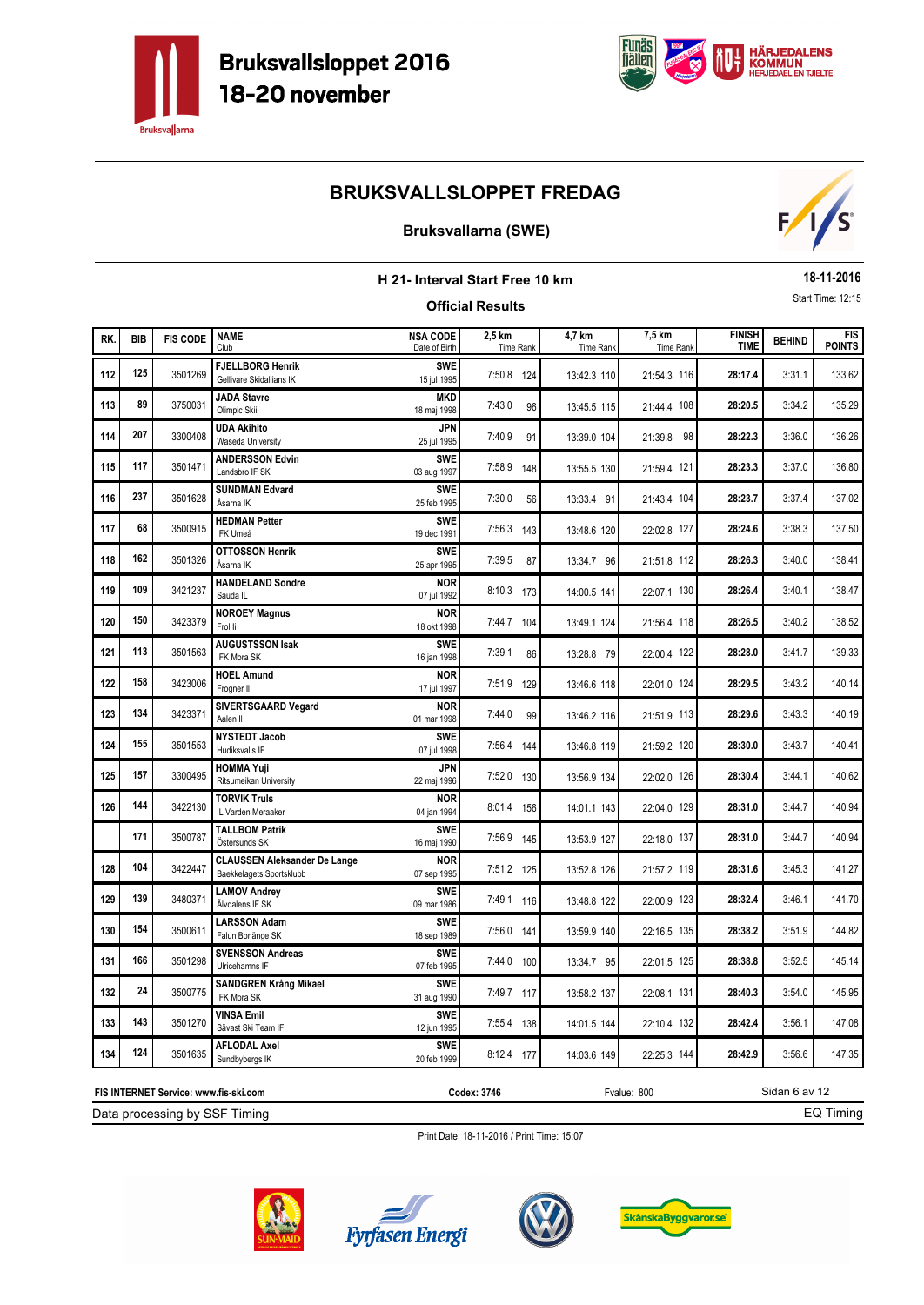



### **Bruksvallarna (SWE)**



| H 21- Interval Start Free 10 km |            |                 |                                                      |                                  |                         |                     |                     |                              |               | 18-11-2016                  |
|---------------------------------|------------|-----------------|------------------------------------------------------|----------------------------------|-------------------------|---------------------|---------------------|------------------------------|---------------|-----------------------------|
|                                 |            |                 |                                                      |                                  | <b>Official Results</b> |                     |                     |                              |               | Start Time: 12:15           |
| RK.                             | <b>BIB</b> | <b>FIS CODE</b> | <b>NAME</b><br>Club                                  | <b>NSA CODE</b><br>Date of Birth | 2,5 km<br>Time Rank     | 4,7 km<br>Time Rank | 7,5 km<br>Time Rank | <b>FINISH</b><br><b>TIME</b> | <b>BEHIND</b> | <b>FIS</b><br><b>POINTS</b> |
| 135                             | 123        | 3501058         | PERSSON Johan<br>Trillevallens Sportklubb            | <b>SWE</b><br>10 sep 1992        | 7:58.6 147              | 13:57.0 135         | 22:19.0 139         | 28:43.0                      | 3:56.7        | 147.40                      |
| 136                             | 100        | 3501100         | <b>HOLMGREN Daniel</b><br><b>IFK Umeå</b>            | <b>SWE</b><br>06 mar 1993        | 7:59.0 150              | 13:56.6 132         | 22:20.0 140         | 28:46.2                      | 3:59.9        | 149.13                      |
| 137                             | 129        | 3501399         | <b>JACOBSSON Hugo</b><br>Falun Borlänge SK           | <b>SWE</b><br>12 jan 1997        | 7:44.4 102              | 13:46.2 116         | 22:16.9 136         | 28:48.7                      | 4:02.4        | 150.47                      |
| 138                             | 152        | 3501345         | <b>MYHR Konrad</b><br>Åsarna IK                      | <b>SWE</b><br>22 maj 1996        | 7:48.4 115              | 13:43.8 111         | 22:03.6 128         | 28:49.1                      | 4:02.8        | 150.69                      |
| 139                             | 115        | 3501129         | <b>PERSSON Nils</b><br>Östersunds SK                 | <b>SWE</b><br>09 aug 1993        | 7:54.0 135              | 13:56.8 133         | 22:22.3 142         | 28:51.8                      | 4:05.5        | 152.14                      |
| 140                             | 78         | 3501253         | <b>PERSSON Erik</b><br>IF Hallby SOK                 | <b>SWE</b><br>11 jan 1995        | 7:59.0 149              | 13:54.1 129         | 22:25.4 145         | 28:53.0                      | 4:06.7        | 152.79                      |
| 141                             | 169        | 3501372         | <b>ROTVOLD Gustav</b><br>Åsarna IK                   | <b>SWE</b><br>10 apr 1996        | 7:51.8 128              | 13:56.3 131         | 22:18.8 138         | 28:53.2                      | 4:06.9        | 152.89                      |
| 142                             | 111        | 3422669         | <b>VOLLSET Kristoffer By</b><br>Klaebu II            | <b>NOR</b><br>19 feb 1996        | 7:47.4 113              | 13:53.9 128         | 22:16.3 134         | 28:59.0                      | 4:12.7        | 156.02                      |
| 143                             | 55         | 3422550         | <b>MYRMO Haakon</b><br>Rennebu II                    | <b>NOR</b><br>29 okt 1995        | 8:17.6 191              | 14:19.2 170         | 22:40.8 161         | 28:59.4                      | 4:13.1        | 156.23                      |
| 144                             | 133        | 3500769         | <b>OLANDER Carl</b><br>IK Stern                      | <b>SWE</b><br>23 jun 1990        | 7:55.3 137              | 14:07.1 157         | 22:16.2 133         | 29:00.2                      | 4:13.9        | 156.66                      |
| 145                             | 83         | 3501633         | <b>KARLSSON Simon</b><br>IFK Umeå                    | <b>SWE</b><br>27 jul 1999        | 7:59.2 151              | 14:02.8 148         | 22:34.9 154         | 29:00.9                      | 4:14.6        | 157.04                      |
| 146                             | 92         | 3423177         | <b>SKAR Adrian</b><br>Jonsvatnet II                  | <b>NOR</b><br>28 jan 1997        | 8:12.9 179              | 14:05.3 154         | 22:31.4 152         | 29:01.8                      | 4:15.5        | 157.52                      |
| 147                             | 136        | 3422039         | <b>KJONERUD Kristian A</b><br>Lillehammer Skiklub    | <b>NOR</b><br>18 nov 1994        | 8:06.6 167              | 14:15.9 167         | 22:45.2 167         | 29:02.3                      | 4:16.0        | 157.79                      |
| 148                             | 130        | 3501334         | <b>CLAESSON Oscar</b><br>IF Hallby SOK               | <b>SWE</b><br>12 dec 1995        | 8:10.0 172              | 14:19.2 170         | 22:23.7 143         | 29:02.6                      | 4:16.3        | 157.95                      |
| 149                             | 77         | 3170014         | <b>HULGAARD Lasse</b><br>Copenhagen Skiing club      | <b>DEN</b><br>27 mar 1991        | 8:05.3 165              | 14:10.9 162         | 22:30.5 151         | 29:03.3                      | 4:17.0        | 158.33                      |
| 150                             | 65         | 3501383         | <b>EDVARDSSON Mattias</b><br>Årsunda IF              | <b>SWE</b><br>27 maj 1990        | 7:52.6 133              | 13:58.3 138         | 22:26.4 146         | 29:05.7                      | 4:19.4        | 159.62                      |
| 151                             | 51         | 3422475         | <b>AUNE Martin</b><br>Skogn II                       | <b>NOR</b><br>06 feb 1995        | 8:04.1 163              | 14:08.1 159         | 22:37.7 159         | 29:07.3                      | 4:21.0        | 160.48                      |
| 152                             | 44         | 3421817         | <b>TYSSELAND Sondre</b><br>Sammnanger II             | <b>NOR</b><br>01 okt 1993        | 8:19.8 195              | 14:21.6 175         | 22:43.2 164         | 29:08.2                      | 4:21.9        | 160.97                      |
| 153                             | 59         | 3170012         | <b>HULGAARD Jens</b><br><b>DEN</b>                   | <b>DEN</b><br>25 mar 1989        | 8:16.6 185              | 14:29.5 179         | 22:43.1 163         | 29:09.6                      | 4:23.3        | 161.72                      |
| 154                             | 231        | 3300458         | <b>TANAKA Masato</b><br>Waseda University            | JPN<br>25 apr 1995               | 7:50.5 121              | 14:07.6 158         | 22:22.3 141         | 29:10.4                      | 4:24.1        | 162.15                      |
| 155                             | 38         | 3421975         | <b>BLINDHEIM Eivind Maurseth</b><br><b>Bulken II</b> | <b>NOR</b><br>22 apr 1994        | 8:01.2 154              | 14:11.9 165         | 22:29.8 149         | 29:12.7                      | 4:26.4        | 163.39                      |
| 156                             | 188        | 3500979         | <b>RINGSBY Johannes</b><br>SK Bore                   | <b>SWE</b><br>29 mar 1992        | 7:55.6 139              | 14:05.2 153         | 22:43.2 165         | 29:13.9                      | 4:27.6        | 164.04                      |
| 157                             | 60         | 3422117         | <b>RISETH Jonas</b><br>Spillum II                    | <b>NOR</b><br>04 jun 1994        | 8:13.2 180              | 14:33.7 188         | 22:35.9 156         | 29:14.2                      | 4:27.9        | 164.20                      |

Print Date: 18-11-2016 / Print Time: 15:07

Data processing by SSF Timing **FIS INTERNET Service: www.fis-ski.com**





**Codex: 3746** Fvalue: 800



Sidan 7 av 12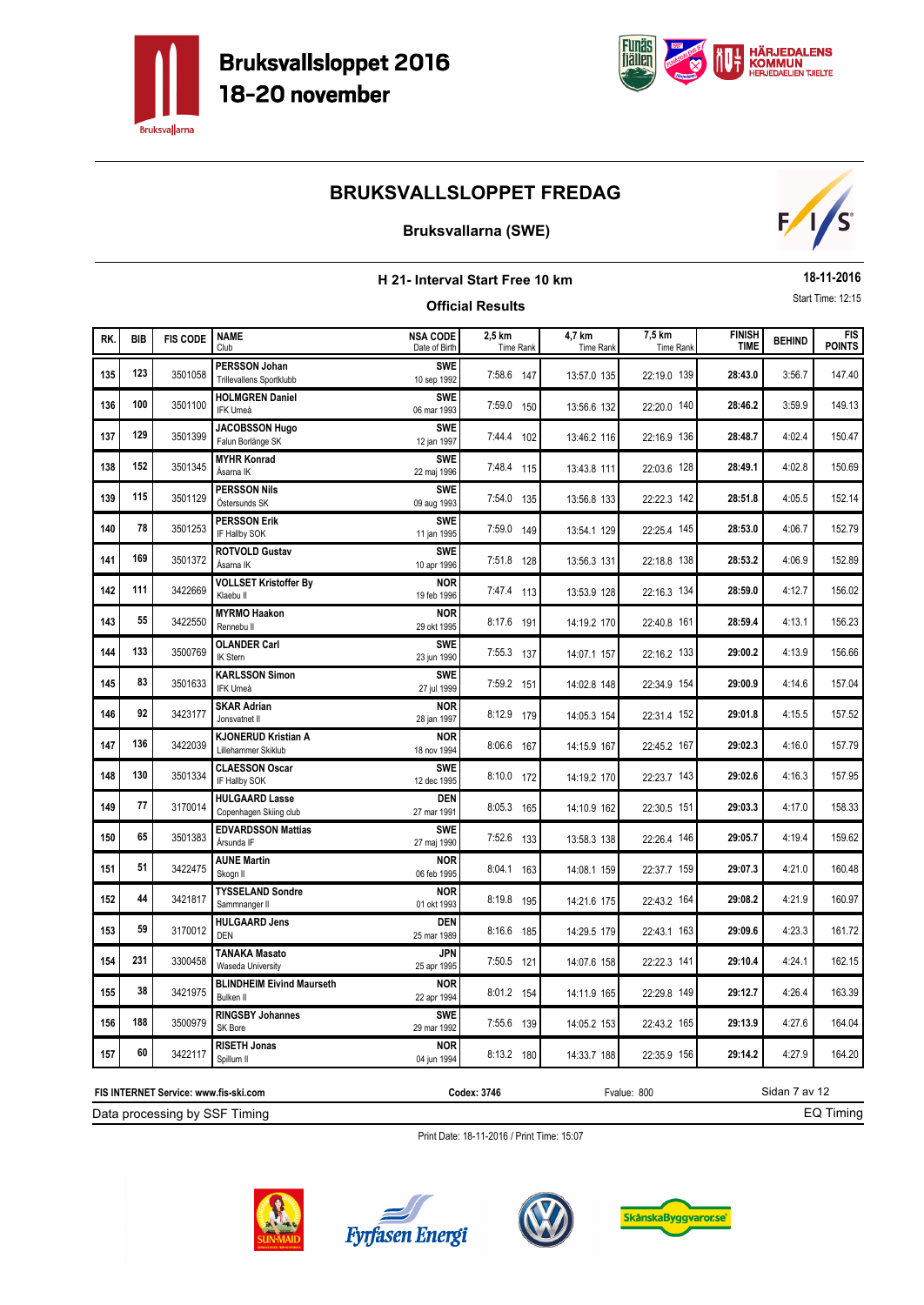



### **Bruksvallarna (SWE)**



| H 21- Interval Start Free 10 km<br><b>Official Results</b> |            |                 |                                                           |                                  |                            |                            |                            |                              |               | 18-11-2016                  |
|------------------------------------------------------------|------------|-----------------|-----------------------------------------------------------|----------------------------------|----------------------------|----------------------------|----------------------------|------------------------------|---------------|-----------------------------|
|                                                            |            |                 |                                                           |                                  |                            |                            |                            |                              |               | Start Time: 12:15           |
| RK.                                                        | <b>BIB</b> | <b>FIS CODE</b> | <b>NAME</b><br>Club                                       | <b>NSA CODE</b><br>Date of Birth | 2,5 km<br><b>Time Rank</b> | 4.7 km<br><b>Time Rank</b> | 7,5 km<br><b>Time Rank</b> | <b>FINISH</b><br><b>TIME</b> | <b>BEHIND</b> | <b>FIS</b><br><b>POINTS</b> |
| 158                                                        | 141        | 3500920         | LÖVGREN Johan<br>Vännäs SK                                | <b>SWE</b><br>26 jun 1991        | 7:45.2 107                 | 14:01.0 142                | 22:29.9 150                | 29:16.0                      | 4:29.7        | 165.17                      |
|                                                            | 168        | 3501327         | <b>PERSSON Emil</b><br>Östersunds SK                      | <b>SWE</b><br>05 apr 1995        | 8:16.7 186                 | 14:21.0 173                | 22:54.6 169                | 29:16.0                      | 4:29.7        | 165.17                      |
| 160                                                        | 148        | 3090089         | <b>DEYANOV Simeon</b><br>Trillevallens Sportklubb         | <b>SWE</b><br>20 dec 1994        | 7:54.0 136                 | 14:02.3 146                | 22:35.1 155                | 29:16.1                      | 4:29.8        | 165.22                      |
| 161                                                        | 103        | 3490257         | <b>PUIGDEFABREGAS Marcos</b><br><b>CANDANCHU EC</b>       | <b>ESP</b><br>10 maj 1994        | 8:10.3 174                 | 14:06.0 155                | 22:40.0 160                | 29:16.5                      | 4:30.2        | 165.43                      |
| 162                                                        | 137        | 3501386         | <b>ENGSTRÖM Jonatan</b><br>Borås SK                       | <b>SWE</b><br>01 feb 1996        | 8:04.5 164                 | 14:01.7 145                | 22:36.2 157                | 29:16.6                      | 4:30.3        | 165.49                      |
| 163                                                        | 95         | 3422942         | <b>VAARHEIM Vegard</b><br>Fjelloernen II                  | nor<br>18 apr 1997               | 8:00.9 153                 | 14:03.8 150                | 22:43.4 166                | 29:21.7                      | 4:35.4        | 168.23                      |
| 164                                                        | 241        | 3300363         | <b>ISHIKAWA Jun</b><br>JSDF Physical Training School      | <b>JPN</b><br>03 jun 1993        | 7:53.6<br>134              | 14:05.1 152                | 22:27.7 147                | 29:21.9                      | 4:35.6        | 168.34                      |
| 165                                                        | 63         | 3501093         | <b>FORSBERG Johan</b><br>IFK Umeå                         | <b>SWE</b><br>07 apr 1993        | 7:50.0 118                 | 13:57.1 136                | 22:29.4 148                | 29:24.0                      | 4:37.7        | 169.47                      |
| 166                                                        | 106        | 3422512         | <b>FLATAKER Erling Engesvold</b><br>Hommelvik II          | <b>NOR</b><br>11 maj 1995        | 8:01.2 155                 | 14:02.4 147                | 22:31.5 153                | 29:24.9                      | 4:38.6        | 169.96                      |
| 167                                                        | 81         | 3501171         | <b>LAGER Joel</b><br>Garphyttans IF                       | <b>SWE</b><br>10 mar 1994        | 8:03.3 160                 | 14:11.2 164                | 22:50.5 168                | 29:29.0                      | 4:42.7        | 172.16                      |
| 168                                                        | 194        | 3300450         | <b>MURAJI Takuma</b><br><b>Tokai University</b>           | JPN<br>23 jun 1995               | 7:50.2 119                 | 14:11.0 163                | 22:36.6 158                | 29:30.3                      | 4:44.0        | 172.86                      |
| 169                                                        | 107        | 3501031         | <b>LARSSON Andre</b><br>Svegs IK                          | <b>SWE</b><br>20 apr 1992        | 8:11.0 175                 | 14:25.8 178                | 23:06.6 178                | 29:32.3                      | 4:46.0        | 173.94                      |
| 170                                                        | 90         | 3422769         | <b>FINES Svein Berg</b><br>Strindheim IL                  | <b>NOR</b><br>18 sep 1996        | 7:57.1 146                 | 14:06.3 156                | 22:42.8 162                | 29:33.9                      | 4:47.6        | 174.80                      |
| 171                                                        | 72         | 3501597         | <b>JONSSON Simon</b><br>IF Hallby SOK                     | <b>SWE</b><br>02 sep 1998        | 8:15.5 183                 | 14:33.6 187                | 23:00.6 176                | 29:34.8                      | 4:48.5        | 175.28                      |
| 172                                                        | 43         | 3422224         | <b>NYSAETER Erlend</b><br>Fana II                         | <b>NOR</b><br>20 aug 1994        | 8:33.6 214                 | 14:35.2 190                | 23:15.1 184                | 29:38.2                      | 4:51.9        | 177.11                      |
| 173                                                        | 73         | 3501373         | <b>THOR Jesper</b><br>Åsarna IK                           | <b>SWE</b><br>28 aug 1995        | 8:12.7 178                 | 14:16.6 168                | 23:00.2 175                | 29:42.4                      | 4:56.1        | 179.38                      |
| 174                                                        | 70         | 3501572         | <b>KARLSSON Alexander</b><br>Källbottens IK               | <b>SWE</b><br>11 feb 1998        | 8:11.4 176                 | 14:18.8 169                | 23:10.3 182                | 29:48.3                      | 5:02.0        | 182.55                      |
| 175                                                        | 149        | 3501362         | <b>ENGDAHL Jonatan</b><br><b>Trillevallens Sportklubb</b> | <b>SWE</b><br>02 okt 1996        | 7:59.4 152                 | 14:09.7 161                | 23:08.5 180                | 29:49.2                      | 5:02.9        | 183.04                      |
|                                                            | 170        | 3501080         | <b>BÅNGMAN Mattias</b><br>Offerdals SK                    | <b>SWE</b><br>27 feb 1993        |                            |                            |                            | 29:49.2                      | 5:02.9        | 183.04                      |
| 177                                                        | 25         | 3423707         | <b>VESTERHEIM Magnus</b><br>Kvaefjord II                  | <b>NOR</b><br>20 dec 1994        | 8:25.8 204                 | 14:53.3 208                | 23:15.3 186                | 29:49.5                      | 5:03.2        | 183.20                      |
| 178                                                        | 163        | 3501358         | <b>LENNARTSSON Marcus</b><br>Garphyttans IF               | <b>SWE</b><br>03 dec 1996        | 8:03.7<br>162              | 14:04.5 151                | 22:58.2 172                | 29:49.6                      | 5:03.3        | 183.25                      |
| 179                                                        | 54         | 3422486         | <b>BERG Jonas</b><br>Byaasen II                           | <b>NOR</b><br>12 jun 1995        | 8:21.6 199                 | 14:35.2 191                | 23:06.7 179                | 29:50.0                      | 5:03.7        | 183.47                      |
| 180                                                        | 116        | 3501146         | <b>HANSSON Fredrik</b><br><b>IFK Mora SK</b>              | <b>SWE</b><br>24 sep 1993        | 8:17.2 188                 | 14:22.1 176                | 23:13.3 183                | 29:51.3                      | 5:05.0        | 184.17                      |

Print Date: 18-11-2016 / Print Time: 15:07



Data processing by SSF Timing **FIS INTERNET Service: www.fis-ski.com**





**Codex: 3746** Fvalue: 800



Sidan 8 av 12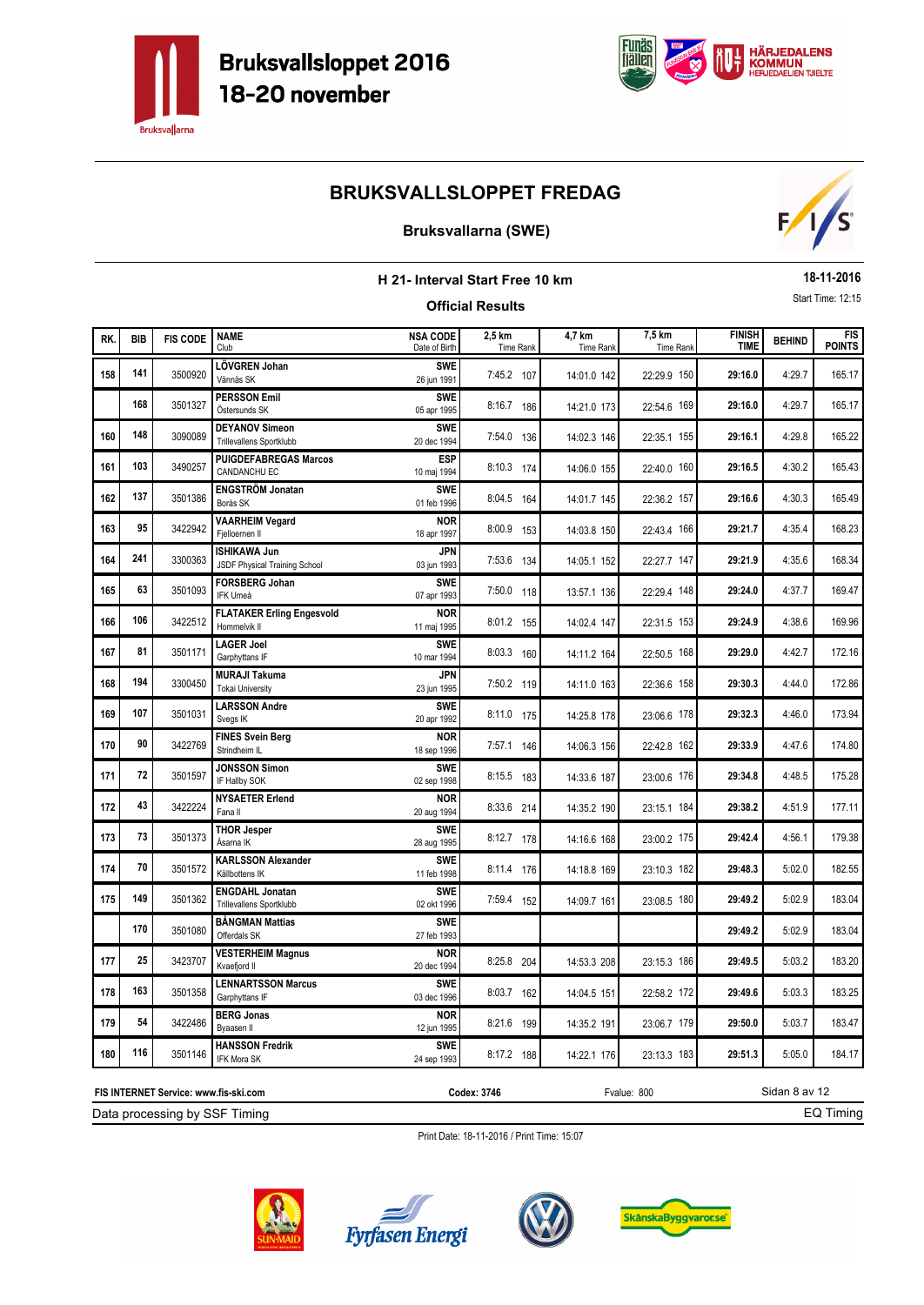



### **Bruksvallarna (SWE)**



| H 21- Interval Start Free 10 km |            |                 |                                                     |                                  |                            |                            |                            |                              | 18-11-2016    |                             |
|---------------------------------|------------|-----------------|-----------------------------------------------------|----------------------------------|----------------------------|----------------------------|----------------------------|------------------------------|---------------|-----------------------------|
|                                 |            |                 |                                                     |                                  | <b>Official Results</b>    |                            |                            |                              |               | Start Time: 12:15           |
| RK.                             | <b>BIB</b> | <b>FIS CODE</b> | <b>NAME</b><br>Club                                 | <b>NSA CODE</b><br>Date of Birth | 2,5 km<br><b>Time Rank</b> | 4,7 km<br><b>Time Rank</b> | 7,5 km<br><b>Time Rank</b> | <b>FINISH</b><br><b>TIME</b> | <b>BEHIND</b> | <b>FIS</b><br><b>POINTS</b> |
| 181                             | 121        | 3422845         | <b>NORDHAGEN Simen</b><br>Strandbygda II            | <b>NOR</b><br>20 mar 1996        | 8:08.8 171                 | 14:25.6 177                | 22:59.3 173                | 29:53.7                      | 5:07.4        | 185.46                      |
| 182                             | 122        | 3501556         | <b>LIEBACK Erik</b><br>Ulricehamns IF               | <b>SWE</b><br>13 maj 1998        | 8:06.8 168                 | 14:21.4 174                | 23:00.7 177                | 29:54.2                      | 5:07.9        | 185.73                      |
| 183                             | 4          | 3424098         | <b>VESTOEL Olav</b><br>Ntnui                        | <b>NOR</b><br>13 jan 1994        | 8:03.6 161                 | 14:15.0 166                | 22:55.0 170                | 29:57.3                      | 5:11.0        | 187.40                      |
| 184                             | 61         | 3150522         | <b>KRAUS Jakub</b><br>CZE                           | CZE<br>12 mar 1992               | 8:21.1 197                 | 14:31.0 183                | 23:15.2 185                | 29:57.9                      | 5:11.6        | 187.72                      |
| 185                             | 94         | 3501601         | <b>JOHANSSON Martin</b><br>Korsnäs IF SK            | <b>SWE</b><br>22 mar 1998        | 7:50.5 121                 | 14:09.3 160                | 22:59.8 174                | 30:01.6                      | 5:15.3        | 189.71                      |
| 186                             | 56         | 3501667         | <b>KRISTOFFERSSON Philip</b><br>Alnö SK             | <b>SWE</b><br>21 sep 1999        | 8:17.3 190                 | 14:29.6 180                | 23:19.1 190                | 30:01.7                      | 5:15.4        | 189.76                      |
| 187                             | 35         | 3150679         | <b>HARCUBA Jiri</b><br>CKS SKI Jilemnice            | CZE<br>21 aug 1992               | 8:02.2 158                 | 14:30.2 182                | 22:58.0 171                | 30:01.9                      | 5:15.6        | 189.87                      |
| 188                             | 20         | 3422286         | <b>AASTVEDT Eirik Tvedt</b><br>Osteroey II          | <b>NOR</b><br>19 maj 1995        | 8:17.3 189                 | 14:39.7 196                | 23:10.2 181                | 30:02.2                      | 5:15.9        | 190.03                      |
| 189                             | 84         | 3422536         | <b>HOAAS John Gunnar</b><br>Laanke II               | <b>NOR</b><br>05 jun 1995        | 8:27.0 207                 | 14:44.4 203                | 23:27.9 196                | 30:03.0                      | 5:16.7        | 190.46                      |
| 190                             | 86         | 3501460         | <b>HOLMBERG Ludvig</b><br>Tranemo IF Skidklubb      | <b>SWE</b><br>20 jan 1997        | 8:26.2 205                 | 14:35.5 192                | 23:31.5 198                | 30:06.2                      | 5:19.9        | 192.19                      |
| 191                             | 98         | 3501557         | <b>JONSSON Arvid</b><br>Duveds IF                   | <b>SWE</b><br>25 jun 1998        | 8:15.6 184                 | 14:40.4 197                | 23:17.9 189                | 30:07.4                      | 5:21.1        | 192.83                      |
| 192                             | 151        | 3501192         | <b>JOHANSSON Gustav</b><br>Gellivare Skidallians IK | <b>SWE</b><br>14 aug 1994        | 8:19.5 193                 | 14:30.1 181                | 23:33.3 200                | 30:10.4                      | 5:24.1        | 194.45                      |
| 193                             | 80         | 3750027         | <b>KRSTESKI Milancho</b><br>Olimpic Skii            | <b>MKD</b><br>05 apr 1998        | 8:30.5 210                 | 14:51.8 207                | 23:20.4 191                | 30:11.3                      | 5:25.0        | 194.93                      |
| 194                             | 49         | 3170032         | <b>ROEMER Tue</b><br>Ks                             | <b>DEN</b><br>07 feb 1992        | 8:26.2 206                 | 14:48.1 205                | 23:23.0 193                | 30:14.7                      | 5:28.4        | 196.76                      |
| 195                             | 62         | 3422116         | <b>JANSEN Ola Raaum</b><br>Spillum II               | <b>NOR</b><br>13 mar 1994        | 8:20.7 196                 | 14:36.2 194                | 23:15.7 187                | 30:15.1                      | 5:28.8        | 196.98                      |
| 196                             | 85         | 3501429         | <b>AXELSSON Viktor</b><br>Borås SK                  | <b>SWE</b><br>08 jun 1993        | 8:25.5 203                 | 14:34.7 189                | 23:22.7 192                | 30:16.6                      | 5:30.3        | 197.78                      |
| 197                             | 58         | 3250035         | <b>JONSSON Albert</b><br>SFI                        | ISL<br>11 maj 1997               | 8:23.1 201                 | 14:43.6 202                | 23:25.7 195                | 30:17.0                      | 5:30.7        | 198.00                      |
| 198                             | 15         | 3422169         | <b>TORGERSEN Sebastian</b><br>Ntnui                 | <b>NOR</b><br>16 feb 1994        | 8:07.1 169                 | 14:32.5 186                | 23:17.5 188                | 30:17.2                      | 5:30.9        | 198.11                      |
| 199                             | 37         | 3423643         | <b>ERIKSEN Edvin Groetan</b><br>Melhus II           | <b>NOR</b><br>05 apr 1999        | 8:22.2 200                 | 14:42.9 201                | 23:25.6 194                | 30:23.1                      | 5:36.8        | 201.28                      |
| 200                             | 131        | 3501204         | <b>SUNESSON Måns</b><br>Sellnäs IF                  | <b>SWE</b><br>17 dec 1994        | 8:02.3 159                 | 14:20.0 172                | 23:38.0 202                | 30:24.5                      | 5:38.2        | 202.04                      |
| 201                             | 74         | 3501514         | <b>JOHANSSON Gustav</b><br>Ulricehamns IF           | <b>SWE</b><br>22 sep 1997        | 8:21.1 198                 | 14:50.3 206                | 23:51.9 207                | 30:26.5                      | 5:40.2        | 203.11                      |
| 202                             | 87         | 3501550         | <b>BERTILSSON Erik</b><br>IF Hallby SOK             | <b>SWE</b><br>09 sep 1998        | 8:23.8 202                 | 14:38.4 195                | 23:31.0 197                | 30:27.0                      | 5:40.7        | 203.38                      |
| 203                             | 53         | 3501575         | <b>CARLING Albert</b><br>Falu IK                    | <b>SWE</b><br>24 maj 1998        | 8:13.5 181                 | 14:41.1 199                | 23:31.9 199                | 30:28.0                      | 5:41.7        | 203.92                      |

Print Date: 18-11-2016 / Print Time: 15:07



Data processing by SSF Timing **FIS INTERNET Service: www.fis-ski.com**





**Codex: 3746** Fvalue: 800



Sidan 9 av 12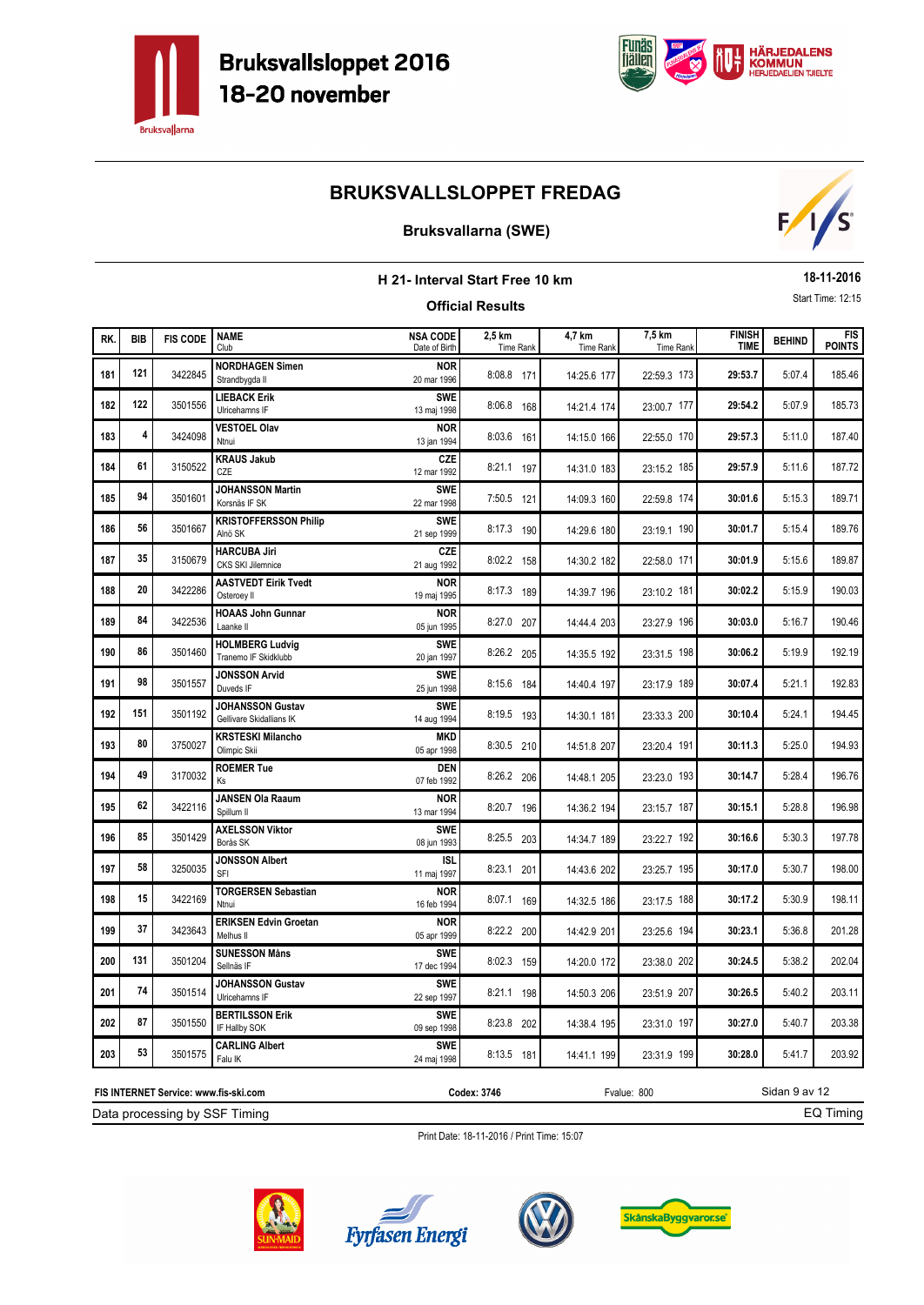



### **Bruksvallarna (SWE)**



|     |                |                 |                                                       | H 21- Interval Start Free 10 km  |                            |                     |                            |                              | 18-11-2016    |                             |
|-----|----------------|-----------------|-------------------------------------------------------|----------------------------------|----------------------------|---------------------|----------------------------|------------------------------|---------------|-----------------------------|
|     |                |                 |                                                       |                                  | <b>Official Results</b>    |                     |                            |                              |               | Start Time: 12:15           |
| RK. | <b>BIB</b>     | <b>FIS CODE</b> | <b>NAME</b><br>Club                                   | <b>NSA CODE</b><br>Date of Birth | 2,5 km<br><b>Time Rank</b> | 4,7 km<br>Time Rank | 7,5 km<br><b>Time Rank</b> | <b>FINISH</b><br><b>TIME</b> | <b>BEHIND</b> | <b>FIS</b><br><b>POINTS</b> |
| 204 | 31             | 3422276         | <b>JOHNSEN Vegard</b><br>Ankenes Skiklubb             | <b>NOR</b><br>02 sep 1995        | 8:08.7 170                 | 14:32.1 184         | 23:41.1 204                | 30:31.6                      | 5:45.3        | 205.86                      |
| 205 | 119            | 3501276         | SÖDERSTEN Daniel<br>Orsa SK                           | <b>SWE</b><br>15 aug 1995        | 8:16.7 187                 | 14:32.1 185         | 23:36.0 201                | 30:34.4                      | 5:48.1        | 207.36                      |
| 206 | 67             | 3501384         | <b>LARSSON Nico</b><br>Bengtsfors BOIS                | <b>SWE</b><br>05 jan 1996        | 8:36.3 218                 | 15:02.2 212         | 23:55.3 209                | 30:45.8                      | 5:59.5        | 213.50                      |
| 207 | 19             | 3750024         | <b>STANOESKI Toni</b><br>Olimpic Skii                 | <b>MKD</b><br>26 jun 1993        | 8:18.8 192                 | 14:45.9 204         | 23:42.0 205                | 30:47.8                      | 6:01.5        | 214.58                      |
|     | 75             | 3422520         | MUNKVOLD Oddne Haavardstun<br>Foerde II               | <b>NOR</b><br>09 aug 1994        | 8:29.5 208                 | 14:56.2 209         | 23:40.1 203                | 30:47.8                      | 6:01.5        | 214.58                      |
| 209 | 71             | 3501531         | <b>ANDERSSON Johannes</b><br>IF Ski Team Skåne        | <b>SWE</b><br>19 apr 1991        | 8:36.8 220                 | 15:04.2 213         | 23:50.1 206                | 30:50.3                      | 6:04.0        | 215.92                      |
| 210 | 32             | 3501135         | <b>SVANEBO Simon</b><br>Tvnderö IK                    | <b>SWE</b><br>03 mar 1993        | 8:33.9 215                 | 15:07.9 215         | 24:01.6 210                | 31:00.0                      | 6:13.7        | 221.14                      |
| 211 | 46             | 3422548         | <b>JOHANSEN Eirik Andreas</b><br>Lillehammer Skiklubb | <b>NOR</b><br>01 jul 1995        | 8:05.8 166                 | 14:40.7 198         | 23:52.6 208                | 31:08.4                      | 6:22.1        | 225.67                      |
| 212 | 76             | 3501273         | <b>JOHANSSON Martin</b><br>Linköpings SK              | <b>SWE</b><br>23 nov 1995        | 8:32.8 212                 | 15:05.9 214         | 24:11.0 213                | 31:15.7                      | 6:29.4        | 229.59                      |
| 213 | 28             | 3423845         | <b>LANGOERGEN Lasse</b><br>Melhus II                  | <b>NOR</b><br>09 sep 1999        | 8:33.5 213                 | 15:01.5 210         | 24:17.8 215                | 31:16.1                      | 6:29.8        | 229.81                      |
| 214 | $\overline{7}$ | 3500540         | <b>LIND Patrik</b><br><b>Tunafors SK</b>              | <b>SWE</b><br>29 aug 1987        | 8:46.2 223                 | 15:23.4 222         | 24:10.6 211                | 31:18.9                      | 6:32.6        | 231.32                      |
| 215 | 45             | 3501534         | <b>BRÖTE Oscar</b><br>Sundbybergs IK                  | <b>SWE</b><br>14 mar 1997        | 8:35.8 216                 | 15:11.2 216         | 24:10.8 212                | 31:24.2                      | 6:37.9        | 234.17                      |
| 216 | 66             | 3710022         | <b>LOPATIC Stefan</b><br>SK Romanija                  | BIH<br>06 jun 1992               | 8:42.5 222                 | 15:26.2 224         | 24:20.3 218                | 31:26.7                      | 6:40.4        | 235.52                      |
| 217 | 18             | 3501727         | <b>MAGNUSSON Tim</b><br>IFK Mora SK                   | <b>SWE</b><br>08 jul 1992        | 8:49.6 226                 | 15:17.5 219         | 24:26.8 219                | 31:28.0                      | 6:41.7        | 236.21                      |
| 218 | 26             | 3422188         | <b>MELOEY Jakob</b><br>Ntnui                          | <b>NOR</b><br>10 aug 1993        | 8:30.8 211                 | 15:19.3 220         | 24:19.0 217                | 31:29.5                      | 6:43.2        | 237.02                      |
| 219 | 79             | 3501254         | <b>TÄRNING Ludwig</b><br>Falköpings AIK SK            | <b>SWE</b><br>28 jun 1995        | 8:36.2 217                 | 15:02.1 211         | 24:11.8 214                | 31:32.9                      | 6:46.6        | 238.85                      |
| 220 | 36             | 3501371         | <b>THORELL David</b><br><b>IK Stern</b>               | <b>SWE</b><br>21 dec 1994        | 8:36.3 218                 | 15:13.4 217         | 24:19.0 216                | 31:34.6                      | 6:48.3        | 239.77                      |
| 221 | 64             | 3501595         | <b>INGARD Karl</b><br><b>IK Rex</b>                   | <b>SWE</b><br>11 maj 1998        | 8:37.1 221                 | 15:20.9 221         | 24:30.3 220                | 31:44.4                      | 6:58.1        | 245.04                      |
| 222 | 17             | 3420966         | <b>ANKERSEN Kristian</b><br>Oseberg Skilag            | <b>NOR</b><br>27 aug 1991        | 8:58.5 232                 | 15:37.2 229         | 24:59.0 227                | 31:47.2                      | 7:00.9        | 246.55                      |
| 223 | 34             | 3170035         | <b>WEEL ROSBO Joachim</b><br><b>Ks</b>                | <b>DEN</b><br>23 feb 1997        | 8:51.5 227                 | 16:13.0 240         | 24:52.2 226                | 31:50.4                      | 7:04.1        | 248.27                      |
| 224 | 9              | 3421647         | <b>BAKKEN Tarjei</b><br>Strindheim IL                 | <b>NOR</b><br>16 dec 1993        | 8:53.8 229                 | 15:35.2 227         | 24:51.1 223                | 31:50.9                      | 7:04.6        | 248.54                      |
|     | 50             | 3220037         | <b>CAIRNS Sam</b><br><b>GBR</b>                       | <b>GBR</b><br>24 nov 1995        | 8:47.5 224                 | 15:24.5 223         | 24:37.8 221                | 31:50.9                      | 7:04.6        | 248.54                      |
| 226 | 13             | 3422731         | <b>OEDEGAARDEN Vegard</b><br>Rustad IL                | <b>NOR</b><br>11 okt 1995        | 9:01.7 234                 | 15:36.7 228         | 24:51.1 222                | 31:55.8                      | 7:09.5        | 251.18                      |

Print Date: 18-11-2016 / Print Time: 15:07



Data processing by SSF Timing **FIS INTERNET Service: www.fis-ski.com**





**Codex: 3746** Fvalue: 800



Sidan 10 av 12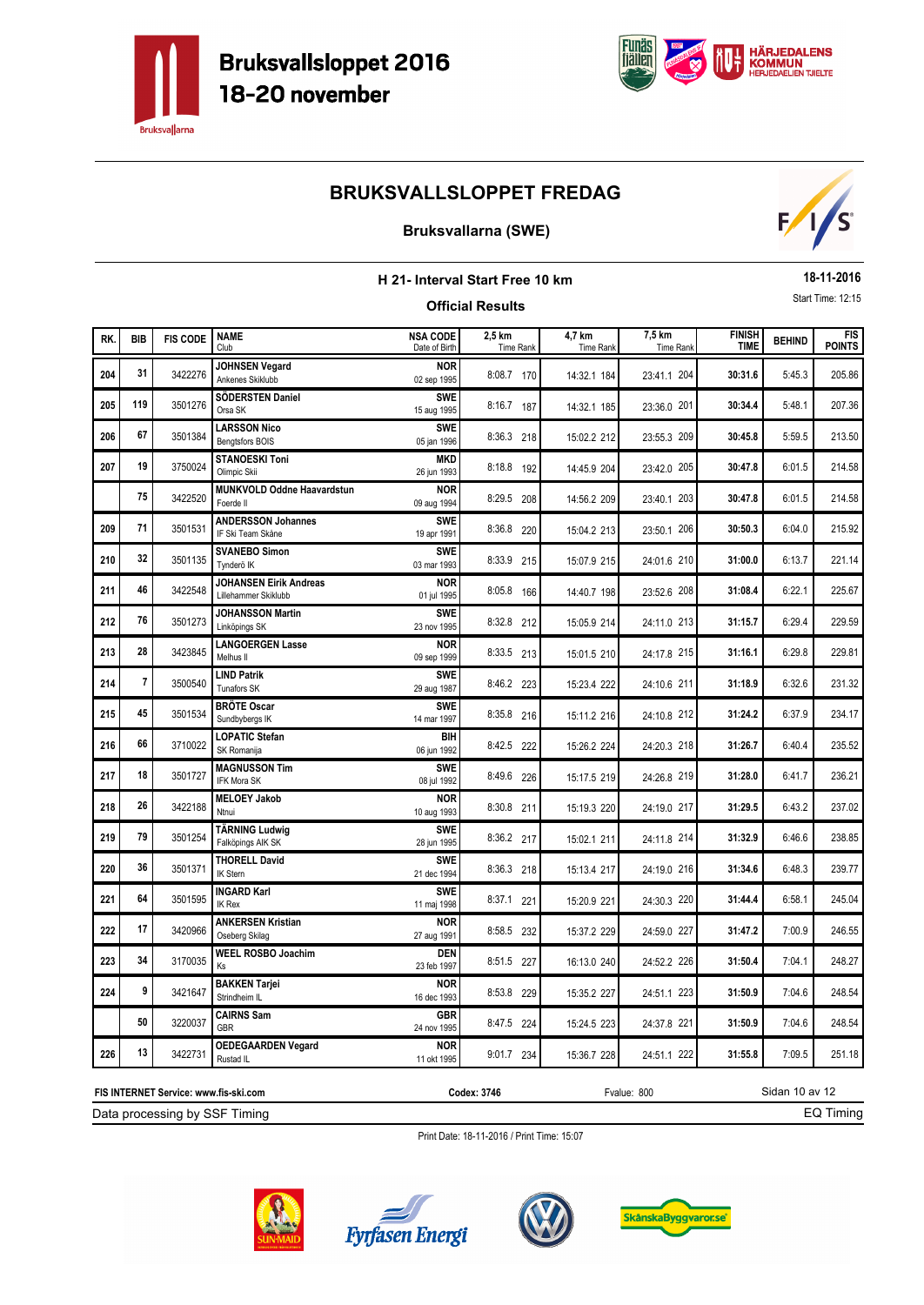



### **Bruksvallarna (SWE)**



| H 21- Interval Start Free 10 km<br><b>Official Results</b> |                         |                 |                                                     |                                  |                     |                     |                     |                              |               | 18-11-2016                  |
|------------------------------------------------------------|-------------------------|-----------------|-----------------------------------------------------|----------------------------------|---------------------|---------------------|---------------------|------------------------------|---------------|-----------------------------|
|                                                            |                         |                 |                                                     |                                  |                     |                     |                     |                              |               | Start Time: 12:15           |
| RK.                                                        | <b>BIB</b>              | <b>FIS CODE</b> | <b>NAME</b><br>Club                                 | <b>NSA CODE</b><br>Date of Birth | 2,5 km<br>Time Rank | 4,7 km<br>Time Rank | 7,5 km<br>Time Rank | <b>FINISH</b><br><b>TIME</b> | <b>BEHIND</b> | <b>FIS</b><br><b>POINTS</b> |
| 227                                                        | 47                      | 3501700         | <b>WESTIN Olle</b><br>IK Stern                      | <b>SWE</b><br>21 jan 1999        | 8:49.0 225          | 15:33.4 226         | 24:51.5 225         | 32:04.0                      | 7:17.7        | 255.59                      |
| 228                                                        | 33                      | 3170018         | <b>PETERSEN Frederik</b><br><b>Isp</b>              | <b>DEN</b><br>24 feb 1978        | 8:52.0 228          | 15:33.3 225         | 24:51.2 224         | 32:12.7                      | 7:26.4        | 260.27                      |
| 229                                                        | 69                      | 3501716         | <b>KARLSSON Andreas</b><br>Kalix SK                 | <b>SWE</b><br>10 mar 1999        | 8:59.4 233          | 15:48.5 232         | 25:03.0 228         | 32:18.1                      | 7:31.8        | 263.18                      |
| 230                                                        | 39                      | 3501569         | <b>AXELSSON Adam</b><br>Hvetlanda SK                | <b>SWE</b><br>03 sep 1998        | 9:03.4 236          | 15:50.8 233         | 25:03.4 229         | 32:18.3                      | 7:32.0        | 263.29                      |
| 231                                                        | 42                      | 3501478         | <b>DAHL David</b><br>Visborgs OK                    | <b>SWF</b><br>28 apr 1997        | 9:02.9 235          | 15:47.3 230         | 25:16.2 230         | 32:43.2                      | 7:56.9        | 276.69                      |
| 232                                                        | 6                       | 3170041         | <b>HANSEN Bjarne</b><br>Skiteam Greenland           | <b>DEN</b><br>23 mar 2000        | 8:58.3 231          | 15:53.2 234         | 25:35.3 232         | 32:50.8                      | 8:04.5        | 280.78                      |
| 233                                                        | $\mathbf{1}$            | 3170017         | <b>AMONDSEN Erik</b><br>Nup                         | <b>DEN</b><br>30 nov 1988        | 9:09.1 238          | 16:07.4 238         | 25:46.0 236         | 32:55.8                      | 8:09.5        | 283.47                      |
| 234                                                        | 40                      | 3423639         | <b>HEGGEM Torstein</b><br>Rindal II                 | <b>NOR</b><br>20 jan 1999        | 9:06.7 237          | 15:58.9 235         | 25:34.3 231         | 32:58.6                      | 8:12.3        | 284.98                      |
| 235                                                        | 82                      | 3501435         | <b>LINDKVIST Martin</b><br><b>IFK Mora SK</b>       | <b>SWE</b><br>08 aug 1997        | 8:30.1 209          | 15:15.2 218         | 25:39.5 233         | 32:59.0                      | 8:12.7        | 285.20                      |
| 236                                                        | 52                      | 3501271         | <b>STENSTRÖM Hannes</b><br>Trillevallens Sportklubb | <b>SWE</b><br>06 mar 1995        | 9:13.5 242          | 15:48.5 231         | 25:44.3 235         | 33:00.8                      | 8:14.5        | 286.16                      |
| 237                                                        | 27                      | 3501415         | <b>EDMAN Martin</b><br>Ulricehamns IF               | <b>SWE</b><br>11 jun 1996        | 9:11.3 239          | 16:02.4 236         | 25:51.0 238         | 33:04.1                      | 8:17.8        | 287.94                      |
| 238                                                        | 11                      | 3501458         | <b>EKSTEDT Adam</b><br>IF Ski Team Skåne            | <b>SWE</b><br>10 dec 1990        | 9:23.7 243          | 16:14.2 241         | 25:42.6 234         | 33:05.3                      | 8:19.0        | 288.59                      |
| 239                                                        | 48                      | 3501521         | <b>LUNDQVIST Oskar</b><br>Sellnäs IF                | <b>SWF</b><br>15 mar 1997        | 9:11.4 240          | 16:03.4 237         | 25:49.6 237         | 33:24.7                      | 8:38.4        | 299.03                      |
| 240                                                        | 22                      | 3501364         | <b>PERSSON Jonas</b><br>Trönö IK                    | <b>SWF</b><br>19 jul 1996        | 9:12.5 241          | 16:15.0 242         | 26:10.2 240         | 33:35.0                      | 8:48.7        | 304.57                      |
| 241                                                        | 21                      | 3501520         | <b>FILIPSSON Jens</b><br>Sunne SLF                  | <b>SWE</b><br>12 apr 1997        | 8:54.0 230          | 16:12.1 239         | 25:56.6 239         | 33:37.0                      | 8:50.7        | 305.65                      |
| 242                                                        | 41                      | 3501566         | <b>LUNDBERG Simon</b><br>SK Bore                    | <b>SWE</b><br>07 apr 1998        | 9:26.1 244          | 16:27.3 243         | 26:52.3 241         | 34:35.3                      | 9:49.0        | 337.03                      |
| 243                                                        | 14                      | 3501432         | <b>HALLBERG Oliver</b><br>Falköpings AIK SK         | <b>SWE</b><br>28 apr 1996        | 9:46.5 247          | 16:54.6 244         | 27:13.3 242         | 34:59.5                      | 10:13.2       | 350.05                      |
| 244                                                        | 10                      | 3501788         | STRÖMBERG Oscar<br>Hägglunds Ski Team SK            | <b>SWE</b><br>21 sep 1994        | 10:09.8 249         | 17:19.4 247         | 27:35.4 244         | 35:11.8                      | 10:25.5       | 356.67                      |
| 245                                                        | 23                      | 3501651         | <b>ENGHOLM Richard</b><br>Johannisbergs AIK         | <b>SWE</b><br>06 maj 1999        | 9:39.0 245          | 17:02.9 245         | 27:31.6 243         | 35:48.3                      | 11:02.0       | 376.32                      |
| 246                                                        | 5                       | 3501382         | <b>BENNERMO Emil</b><br>Hybo AIK                    | <b>SWE</b><br>21 sep 1996        | 10:05.6 248         | 17:37.6 248         | 28:18.5 246         | 36:05.5                      | 11:19.2       | 385.58                      |
| 247                                                        | 8                       | 3220029         | YOUNG Gregor<br><b>GBR</b>                          | GBR<br>22 sep 1995               | 9:44.3 246          | 17:13.5 246         | 28:14.0 245         | 36:21.5                      | 11:35.2       | 394.19                      |
| 248                                                        | 12                      | 3170038         | <b>JENSEN Peter</b><br>Ks                           | <b>DEN</b><br>23 maj 1997        | 10:29.6 250         | 18:17.4 249         | 29:42.0 247         | 38:17.1                      | 13:30.8       | 456.41                      |
| 249                                                        | $\overline{\mathbf{2}}$ | 3961100         | <b>CHANG CALLE Jose</b><br>ECU                      | ECU<br>28 jan 1974               | 12:08.4 251         | 20:47.5 250         | 32:54.0 248         | 42:04.9                      | 17:18.6       | 579.03                      |

Data processing by SSF Timing **FIS INTERNET Service: www.fis-ski.com**

**Codex: 3746** Fvalue: 800

EQ Timing

Sidan 11 av 12